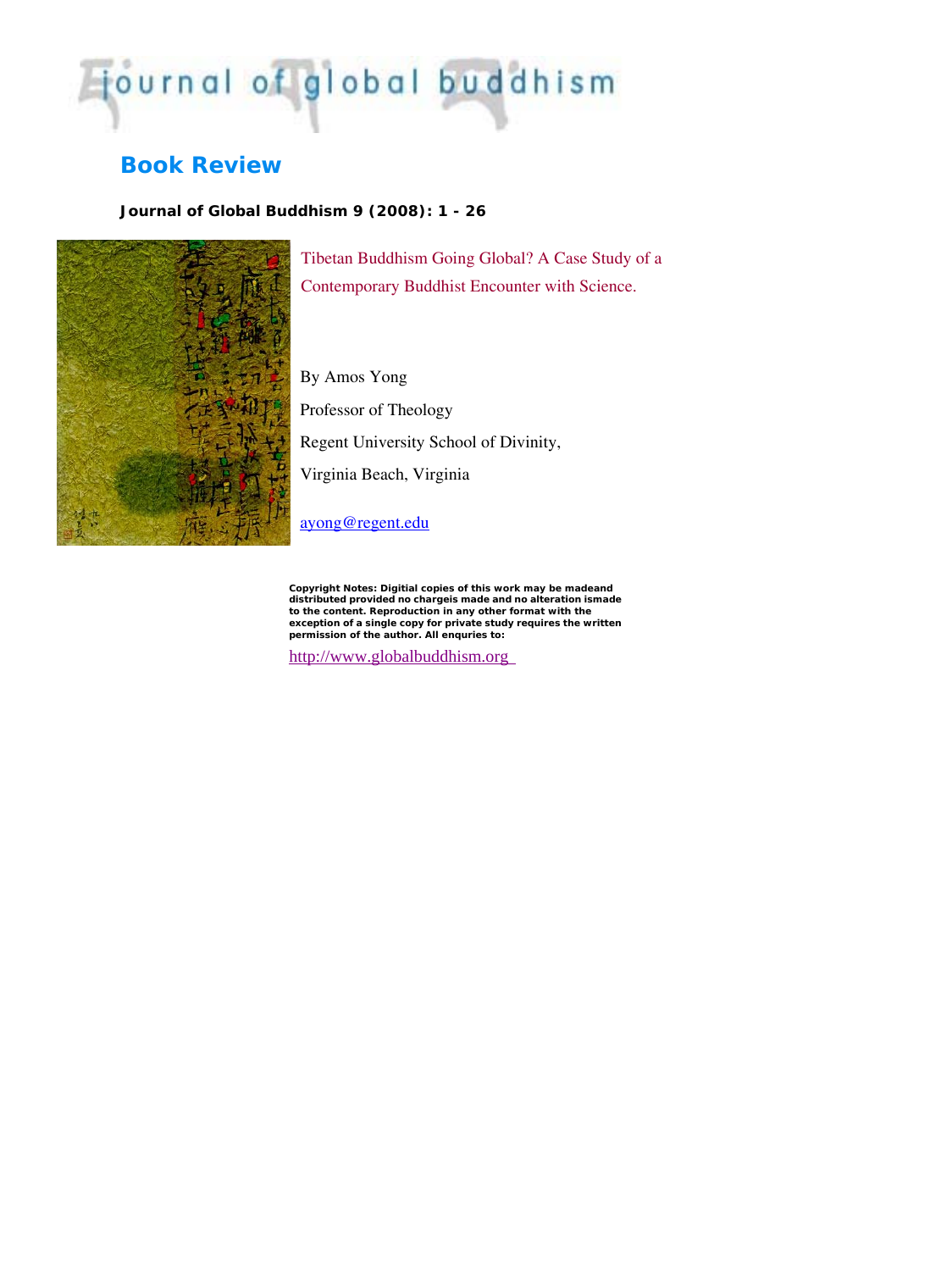ISSN 1527-6457

B o o k R e vi e w

Tibetan Buddhism Going Global? A Case Study of a Contemporary Buddhist Encounter with Science

By Amos Yong Professor of Theology Regent University School of Divinity Virginia Beach, Virginia

The Tibetan diaspora has led to a growing awareness of Tibetan Buddhism as a viable and increasingly globalized Buddhist tradition (Cabezón 2006, and, more extensively, Zablocki 2005). In this essay, I want to add to the case for viewing Tibetan Buddhism as a global Buddhist tradition by focusing on its contemporary encounter with science. More specifically, I suggest that the recent Tibetan Buddhist dialogue with the sciences provides one avenue to understand the dynamic character of this tradition as an emerging global presence.

Elsewhere, I have argued a similar thesis by analyzing the dialogues between the Dalai Lama and Western scientists (Yong 2008). Here I want to focus on the work of B. Alan Wallace as a case study in the globalization of the Tibetan Buddhist tradition. I will show not only that Wallace's work has complemented that of the Dalai Lama, but also that he has done yeoman's labor in bridging the Tibetan tradition and the modern world. Although Wallace's Buddhist training, as we shall see, is rather eclectic, it is also fair to say that his most formative influences have derived primarily from the Gelug tradition and then secondarily from the Nyingma school. However, Wallace himself usually refers to "Tibetan Buddhism" rather than focusing specifically on these lineages when discussing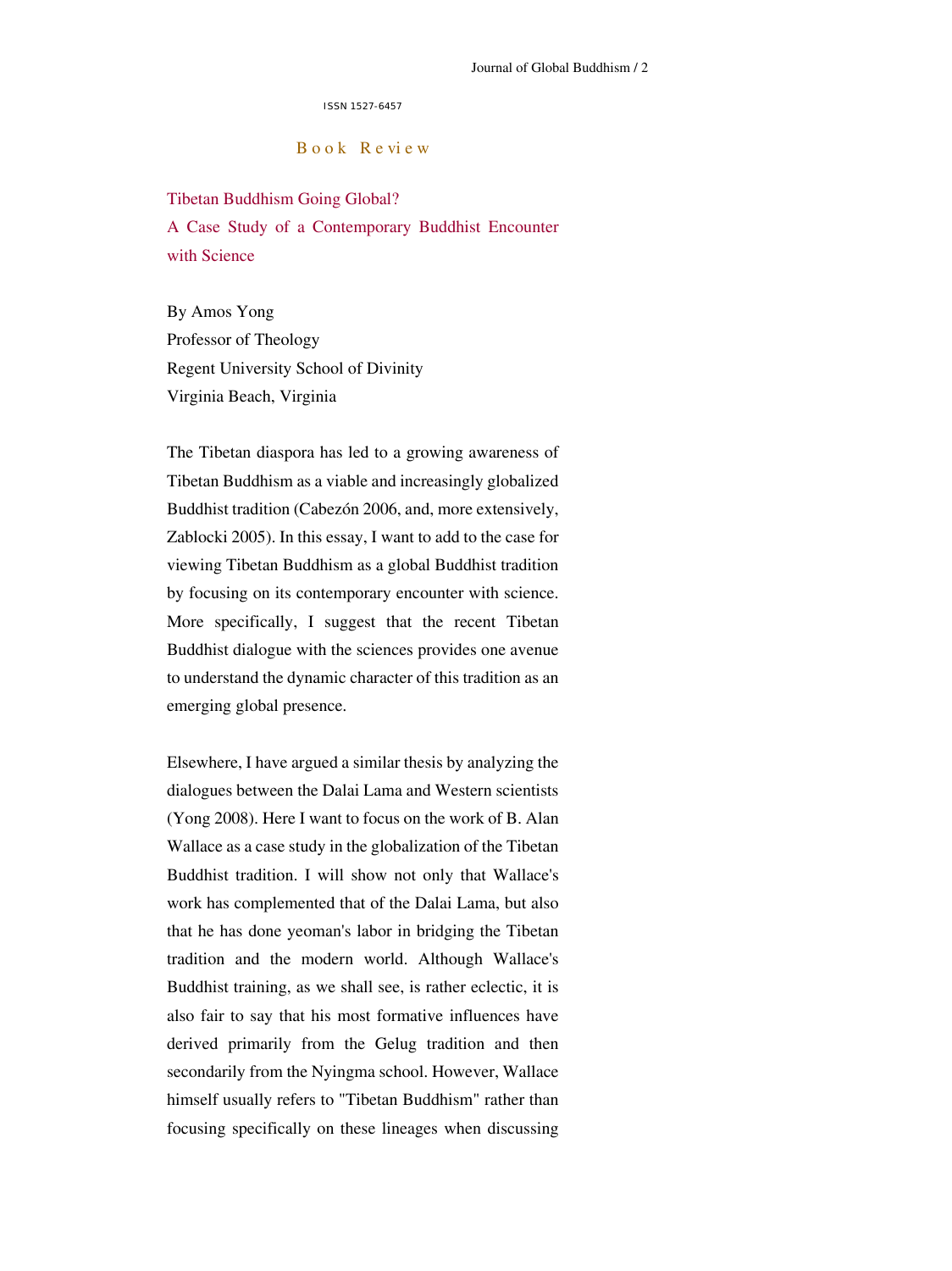his own work. Hence I will follow Wallace in this regard, although readers should be attentive to the contextual clues that may further specify the references to "Tibetan Buddhism" in the remainder of this essay. We will proceed in three steps: a) a brief overview of Wallace's life against the backdrop of globalization processes; b) a focused review of four of his books devoted to Buddhism and science; and c) a brief assessment of his work from the perspective of two global conversations: that of religion and science, and that of the Buddhist-Christian dialogue.

Three caveats need to be registered before proceeding. First, I am suggesting neither that Wallace is the only or best representative of contemporary Tibetan Buddhism in its encounter with the modern world nor that his work is the foremost exemplar of the globalization of Tibetan Buddhism; rather, I want to look at Wallace's bridging of Tibetan traditions with modern science as but one aspect of the encounter between ancient Buddhism and the contemporary global context. Second, I am not seeking to reduce the globalization of Tibetan Buddhism to its encounter with the sciences; rather, I think the Buddhism-science dialogue provides one window into the processes of globalization with which Tibetan Buddhists are engaged. Finally, I approach this essay as a Christian theologian interested in the religion and science encounter rather than as either a Tibetologist or a scholar of Buddhist studies. My scholarly training lies in comparative theology, interreligious dialogue, and the exploration of how ancient religious self-understandings are being transformed in our new global context, and these interests will be reflected especially in my comments in part three.

I. B. Alan Wallace as "Globe-trotter": A Biographical approach to Tibetan Globalization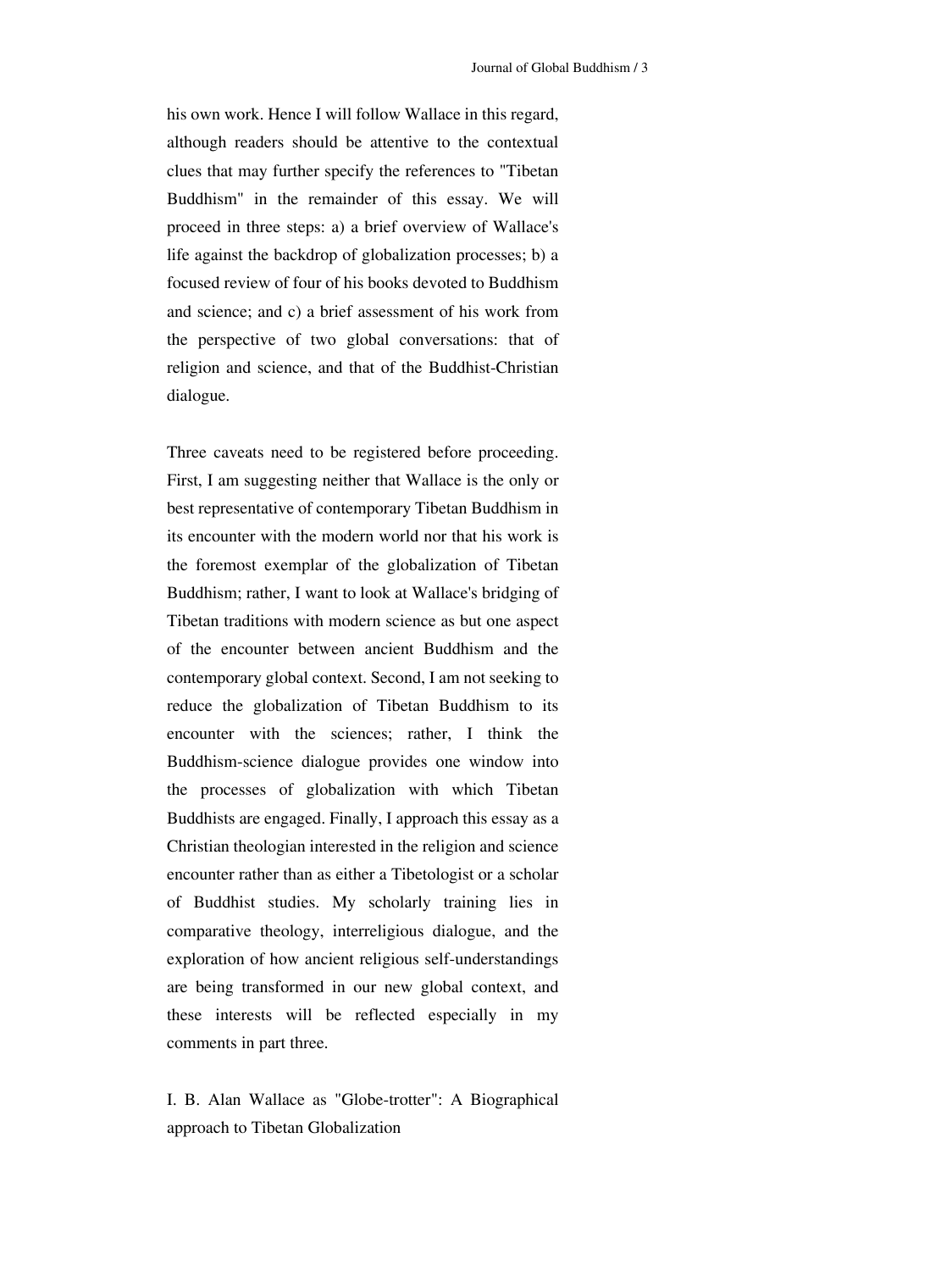Born in southern California in 1950 to a biblical scholar, David H. Wallace (1924- ), B. Alan came into adulthood during the tumultuous 1960s with the civil rights movement, feminism, and the war in Vietnam all in full swing. (Wallace 2006, p. xiii-xv). His college journey took him from studies in biology and ecology at the University of California, San Diego, for the first two years, during which his interests expanded to include the philosophy of religion, to the University of Göttingen, West Germany, in 1970. He would not complete his undergraduate degree for another sixteen years (on which more, momentarily), since his studies pushed him even further east (relative to his southern California roots), taking him from Göttingen to India.

From 1971-1975, Wallace immersed himself in Indo-Tibetan Buddhist philosophy, psychology, and meditation in Dharamsala, India, home since 1960 to the Dalai Lama and the Tibetan "government-in-exile." Wallace received oral transmission in 1973 from Ku-ngo Barshi, a lay teacher of the "mind training" tradition traced back to Atīśa (982-1054 CE), one of the founding figures of what later came to be known as the Gelug school of Tibetan Buddhism. Wallace has since written two commentaries on the "mind training" teaching, which he also considers as valuable for "heart training" (Wallace 1992, Wallace 2001). He was thereafter also fully ordained by the Dalai Lama, himself, in 1975.

From 1975-1979, under advisement from the Dalai Lama, Wallace lived in Switzerland studying at the Tibet Institute under the renowned Gelug monk Geshé Rabten (1920-1986). While there, he began teaching at the Center for Higher Tibetan Studies in Mt. Pelerin, Switzerland. Toward the end of this period, Wallace produced a book on the life and teachings of Geshé Rabten, focused particularly on the topics of renunciation, awakening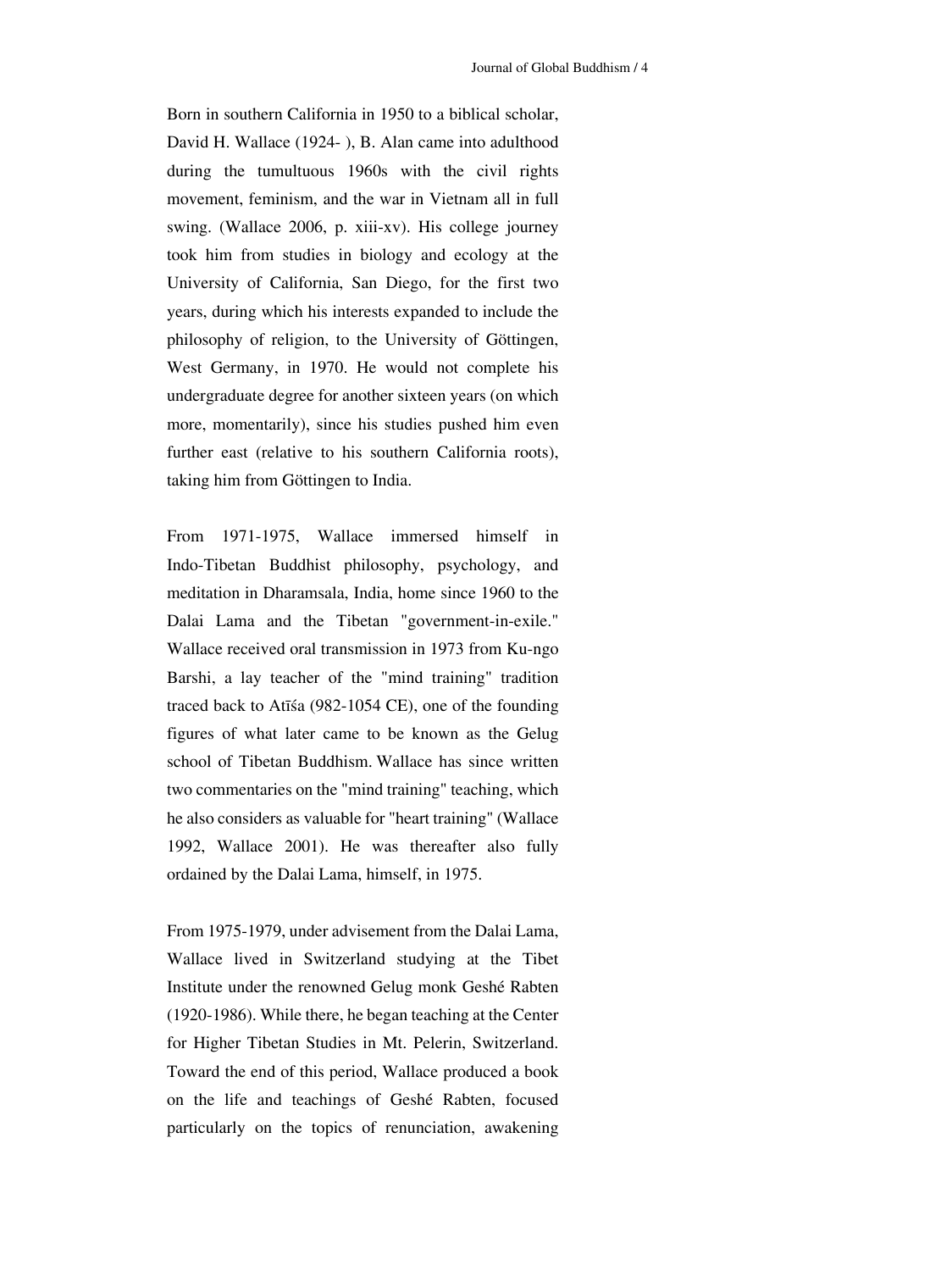mind, mental quiescence, and penetrating insight (Wallace 1980). This would be the first of many volumes from the hand of Wallace translating Tibetan Buddhism for a Western audience.

For the next four years after this period, Wallace served as an interpreter for the Dalai Lama in India, Sri Lanka, and the United States, while also conducting meditative retreats, sometimes for up to sixteen hours a day, under the guidance of Gen Lamrimpa (1934-2003), an experienced recluse. Later on (from 1987-1989), Wallace would interpret for Lamrimpa in the United States on several occasions, out of which he then translated and published three books of Lamrimpa's exposition of the Dzogchen ("Great Perfection") teaching (from the Tibetan Nyingma school), of the Kālacakra form of Vajrayāna practice, and of the work of major Buddhist figures like Tsong-kha-pa (1357-1419) and Asanga (fourth century CE) (Lamrimpa 1992, Lamrimpa 1999a, Lamrimpa 1999b).

hroughout this period of time, however, Wallace's early T b elow) and Transcendent Wisdom: A Commentary on the o f the "Mind and Life" dialogues between the Dalai Lama fascination with science did not leave him. In 1984 he returned to the US and enrolled in Sanskrit, physics, and philosophy of science courses at Amherst College. He completed his undergraduate degree *summa cum laude* in 1987 with an honors thesis subsequently published in two volumes: Choosing Reality: A Buddhist View of Physics and the Mind (Wallace 1996, which we will discuss Ninth Chapter of Shantideva's Guide to the Bodhisattva Way of Life (Wallace 1988). 1987 also featured the first and Western scientists and philosophers (see [www.mindandlife.org](http://www.mindandlife.org/)). Wallace helped organize many of these dialogues. He has also participated in them, at first primarily as one of two main translators for the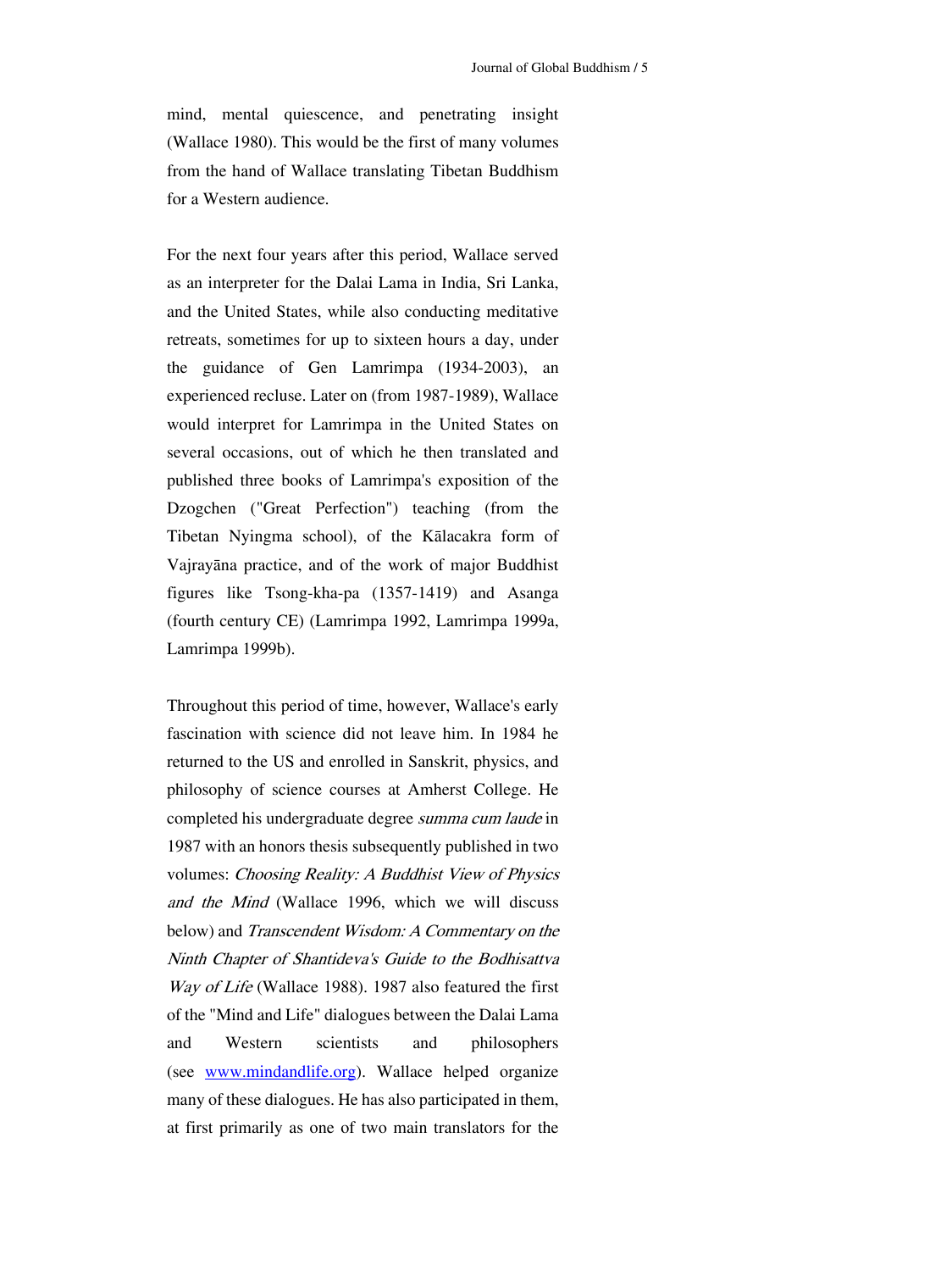Dalai Lama, but increasingly in more recent dialogues as one of the team members representing the Tibetan tradition (see Wallace and Houshmand 1999).

Also in 1987, with the blessing of the Dalai Lama, Wallace returned to lay life. Over the next two years he embar ked on PhD studies in Asian religions, Wallace at ( V. Wallace 2001, V. Wallace 2004). led two extended meditative retreats in the high desert of California and in the rural area of southwestern Washington. The latter, conducted with Gen Lamrimpa, produced a set of Wallace lectures published as Tibetan Buddhism from the Ground Up (Wallace and Wilhelm 1993). In 1989, Wallace married Vesna Acimovic. Both Stanford University and his wife at the University of California at Berkeley, with a focus on South Asian traditions. Vesna began lecturing at the University of California at Santa Barbara in 1997 and assumed a tenure-track position there in 2001, where she remains to the present. Together, the Wallaces produced a full translation of Shantideva's Guide to the Bodhisattva Way of Life (Shantideva 1997). Vesna Wallace's own scholarship has focused on the Tibetan Kālacakratantra

Wallace spent his time at Stanford focused on the interface between Buddhism and science. After passing his comprehensive examinations, he undertook a five month meditation retreat employing the Dzogchen approach as a kind of "lab" assessment of his work on consciousness theory. Wallace conducted much of his research for his book *The Taboo of Subjectivity* (on which more in the next section) during this period of study at Stanford, but focused his dissertation instead on shamantha meditation (a revised version was published as Wallace 1998, see also Wallace 1999). After completing the PhD in 1995, he worked as a visiting scholar in the religious studies and psychology departments at Stanford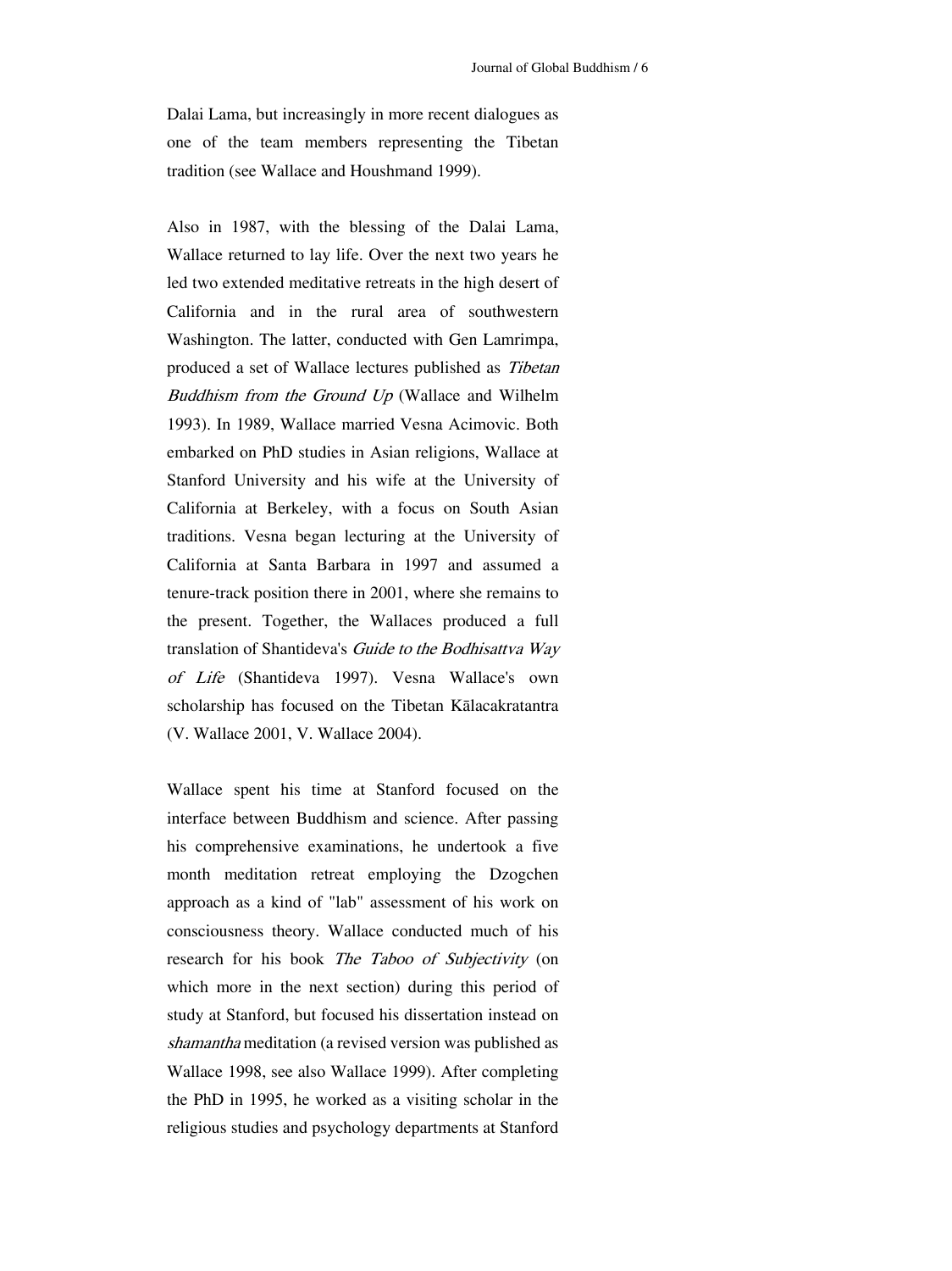University. He was then invited to a position with the faculty in the Department of Religious Studies at the University of California, Santa Barbara, in 1997, where over the next few years he taught courses in Tibetan language, culture, and religion, and on religion and science. Throughout much of the 1990s, Wallace also served intermittently as an interpreter for and translator of (four books or commentaries by) Ven. Gyatrul Rinpoche (1924- ), a high ranking lama in the Nyingma Order who had been appointed as dharma teacher to the West by the Dalai Lama (Gyatrul 1993, Gyatrul 1998, Chagmé 1998, Chagmé 2000).

(again) to the high desert of California for six months of solitary meditation. Returning with a renewed vision, he In 2001, Wallace left his university position and retreated established the Santa Barbara Institute for Consciousness Studies (SBICS) in 2003, a non-profit institution devoted to exploring and synthesizing science, contemplative traditions and practices, and consciousness studies (see [http://www.sbinstitute.com/\)](http://www.sbinstitute.com/). The central focus of the SBICS remains the "Shamantha Project," a one-year residential retreat involving the evaluation of the cognitive sciences. From his base in Santa Barbara, Wallace remains active as an academic and popular writer — both Contemplative Science and Hidden Dimensions, which will be reviewed below, were written in the last few years — and keeps a busy schedule as a lecturer and speaker on the international scene (see Wallace 2005 for an example of his gift for taking difficult ideas in the Tibetan tradition and translating them into a modern idiom accessible to laypeople in the West).

Before we shift to a more detailed examination of Wallace's work at the interface of Buddhism and science, a number of summary comments are a propos regarding this biographical overview. First, while the globalization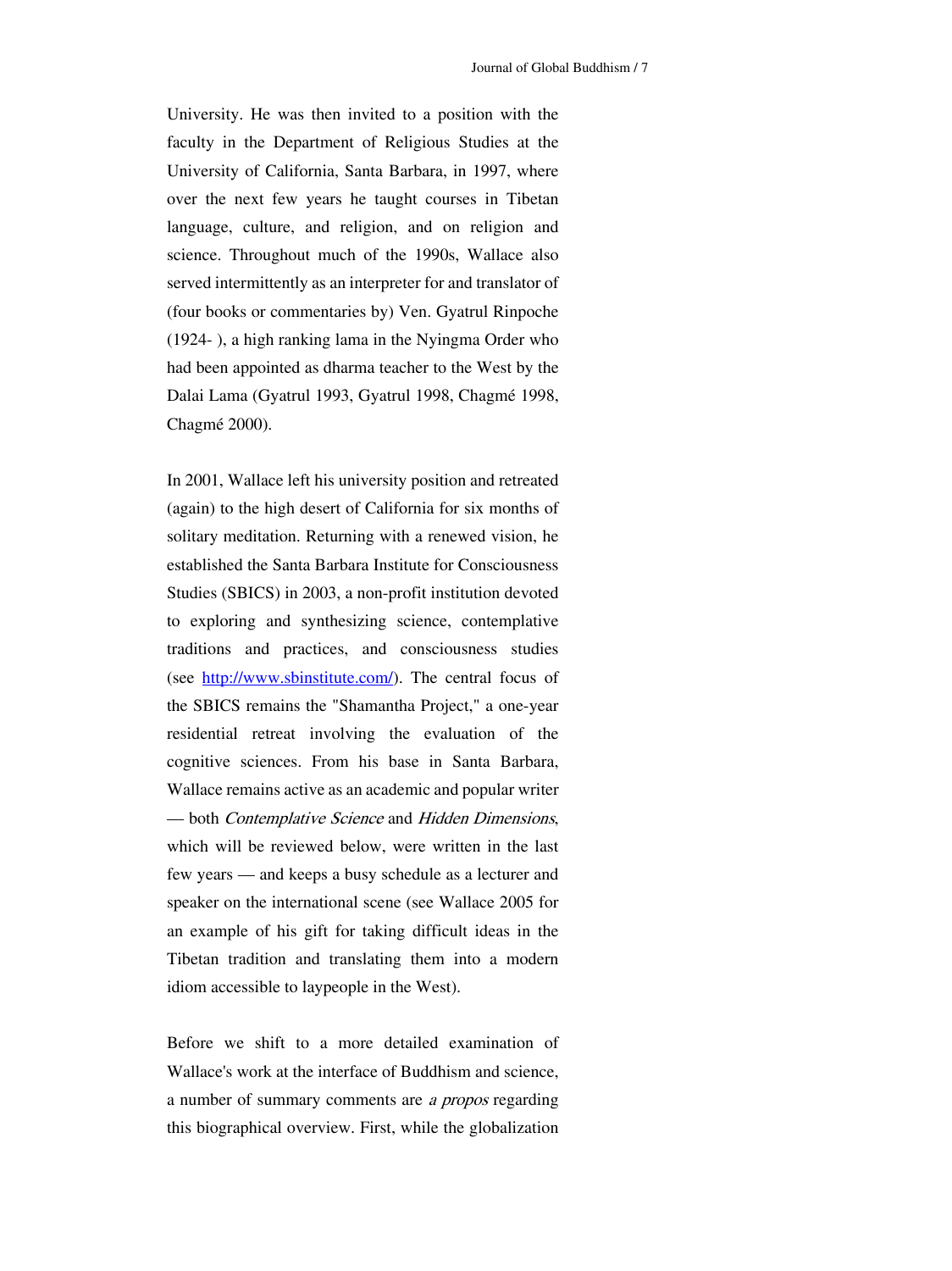of the Tibetan Buddhist tradition cannot be understood apart from the political developments in Sino-Tibetan relations in the second half of the twentieth century, the other side of the story concerns Western fascination with the East opened after the relaxation of immigration laws in 1965. Wallace's initial visit to and stay in India and his globe-trotting ventures since then both have been enabled by globalization processes in the last generation and are representative of the treks of many Westerners seeking a deeper encounter with Asian religious traditions. In a sense, his experience is not unique; what is exceptionally noteworthy, however, have been the results of his journey.

tradition to the modern West. The preceding account is a selective rather than exhaustive catalogue of his work in This leads, second, to the observation of Wallace as a tireless interpreter and translator of the Tibetan Buddhist this area. Whatever else will finally be said of Wallace's legacy, his contribution of making available ancient Buddhist and Tibetan texts for scholarly and lay use will need to be acknowledged. Further, however, his work as interpreter cannot be overlooked. The Dalai Lama, Geshé Rabten, Gen Lamrimpa, and Gyatrul Rinpoche are only the most well known among the many Tibetan teachers that Wallace has served. In this unassuming way, then, Wallace has been a vehicle of the globalization of the Tibetan Buddhist tradition.

encounter between Buddhism and modern science (Yong 2007). In one sense, it might be thought that the attention Finally, I see that the globalization of the Tibetan Buddhist tradition has paralleled the intensification of the paid to science by the Dalai Lama, Wallace, and other Tibetan scholars is motivated by apologetic purposes related to translating and validating ancient Buddhist teachings in the modern world. While this rationale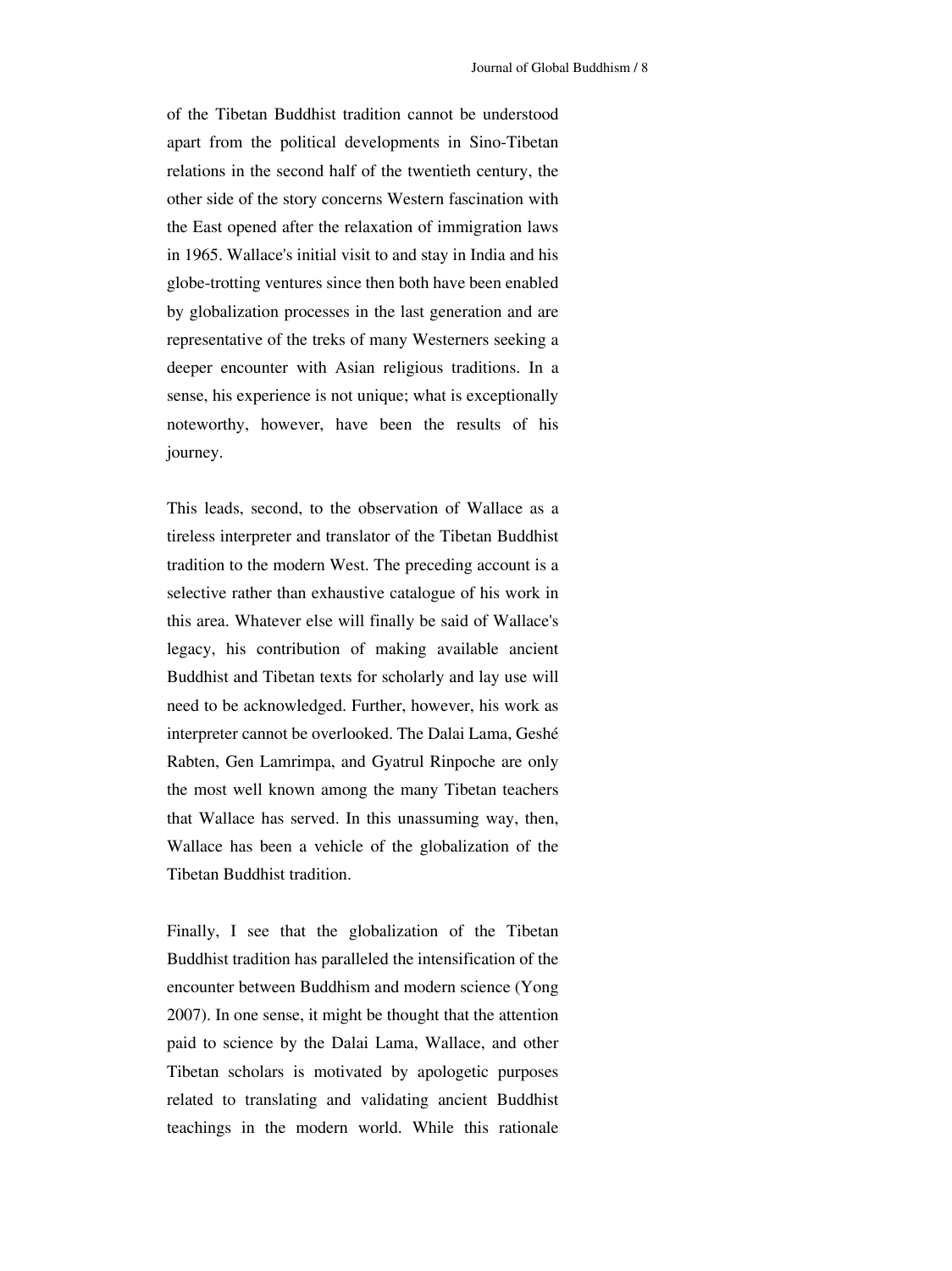should not be minimized, I would suggest an alternative perspective which sees the global expansion of the Tibetan tradition as leading to its own distinctive engagement with the sciences. In this view, globalization produces less a Tibetan Buddhist apologetic than it does a creative and constructive Tibetan Buddhist encounter with science. Wallace's work provides a case study of this type of globalization dynamic. I suggest that his distinctive approach to science cannot be understood apart from his work as a retriever and translator of ancient Buddhist teachings and meditation practices.

II. Buddhism and Science: A Review of the Work of B. Alan Wallace

While the sciences have been of interest to Wallace since he was a teenager, he has been productive as a Buddhist convinced that the way of dialogue is best suited to chart a philosopher of science especially in the last decade. Long via media between scientistic materialism on the one hand and postmodern relativism on the other, (Wallace 2003, p. 1-30; Yong 2005b), his published books on Buddhism and science have attempted to demonstrate the fruitfulness of such collaboration. In this section, I will briefly summarize four of his books on the topic. Our goal in this section is to achieve understanding rather than to provide critical assessment. Some comparative analysis will be presented in part three of this essay.

Tibetan Buddhism), and published as *Choosing Reality:* A Buddhist View of Physics and the Mind (Wallace We begin with Wallace's Amherst College thesis, written under the guidance of Professors Arthur Zajonc (a physicist) and Robert Thurman (a scholar-practitioner of 1996). Remember, however, that this BA thesis was written after extensive "on the ground" training and research on the Tibetan Buddhist tradition in India and around the world. Wallace's quest in this volume was to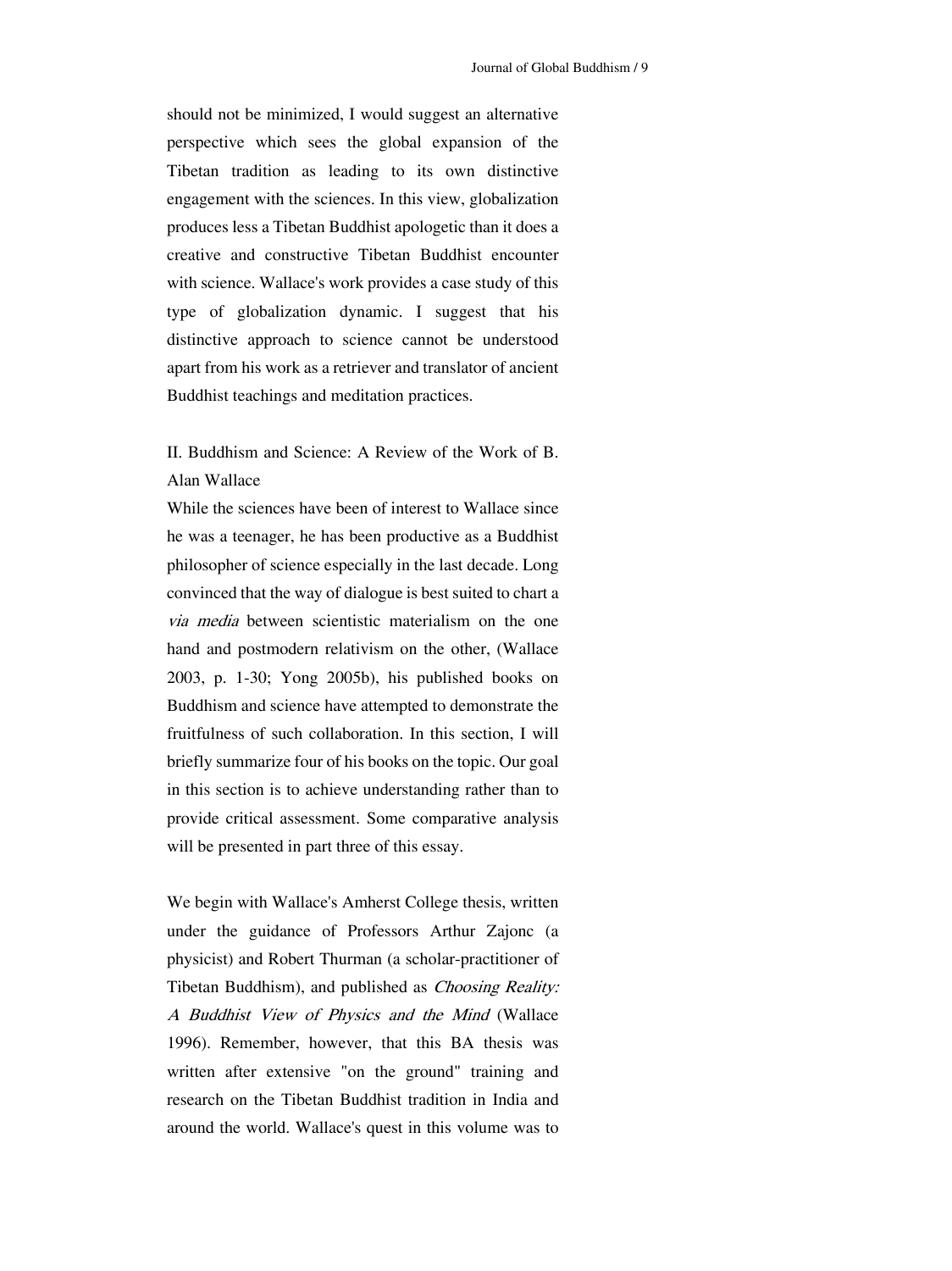s eek out a "middle way" between realism and l egacies of Ptolemaic astronomy which saved the instrumentalism in science. Wallace asserts that neither realism nor instrumentalism remain as viable options given the emergence of quantum physics (where physics bleeds into metaphysics and religion, where objectivism breaks down on the wave/particle duality, where the role of the observer seems essential to the results of quantum experimentation, and where there is widespread agreement, following Heisenberg and others, that we observe not nature itself but nature which is open to our questioning, etc.); given the "conclusions" handed on by the history of science (for example, that Newton's Principia was more a mathematical predicting device than an explanatory tool regarding "reality"); given developments in mathematics (from Euclidean geometry to Gödelian conventionalism); and given a critical re-reading of the ancients (for example, the implausible appearances of Platonic philosophy which idealized empirical reality). In the late twentieth century context, we can no longer think we have an "objective" view of reality in the sense that science provides us with the one true view of the world — Wallace's major contribution in Choosing Reality may be the sustained, almost 100-page, argument he provides in the first half of the book against the realist position — but neither can we depend only on an instrumentalist view of science since that requires an untenable agnosticism regarding the world and our engagements with it.

universe that avoids dichotomizing experience into objective or subjective, and that opens up to a What then might be a way forward? Drawing from and applying a Madhyamaka Buddhist viewpoint, Wallace presents in the second half of the volume a participatory contemplative and introspective approach to the mind, to embodiment, and to the world. A participatory and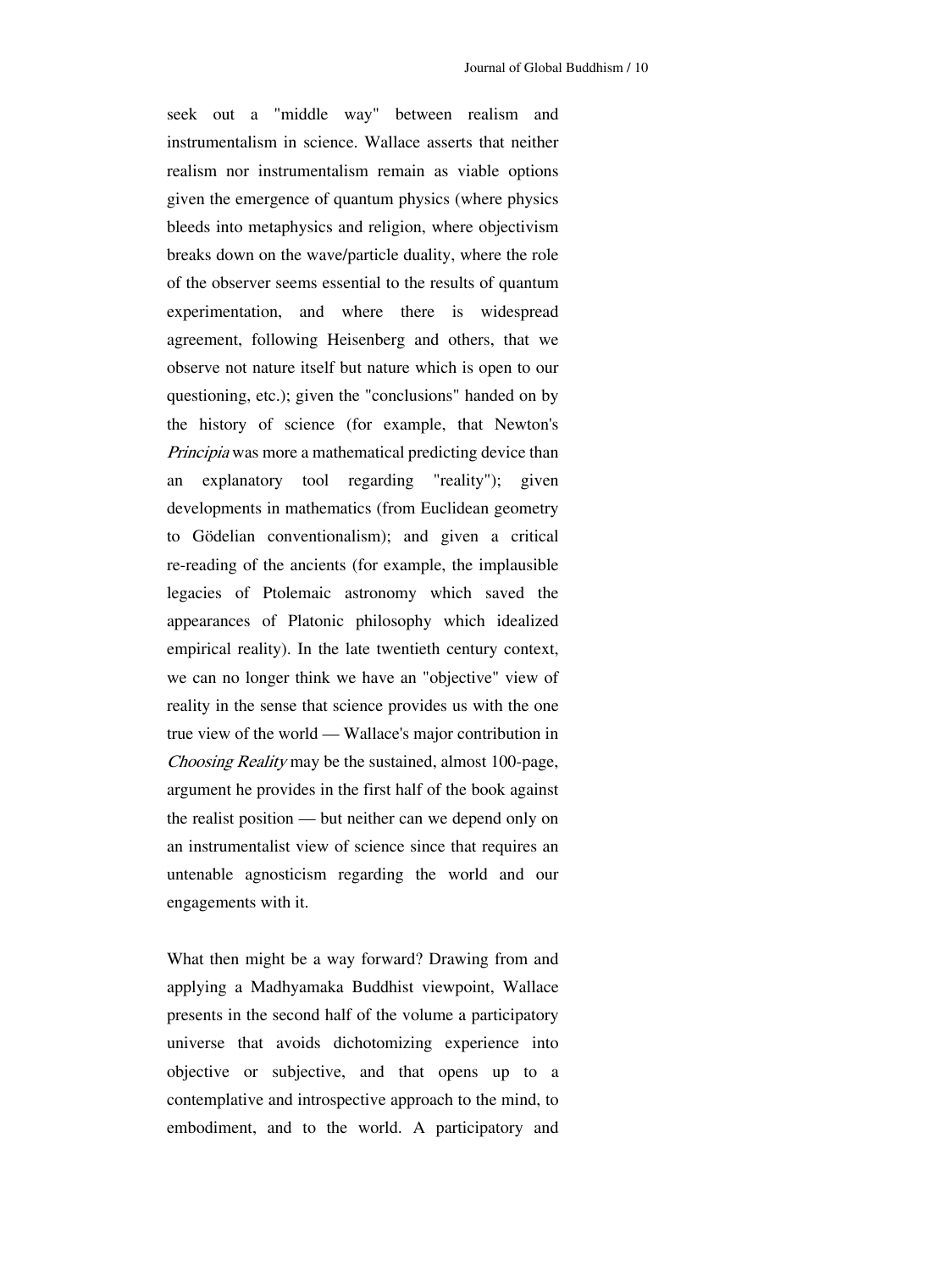e xist apart from our presence in it" (Wallace 1996, p. nondualist approach rejects the Kantian bifurcation between noumena and phenomena, and hence allows for what Wallace calls a participatory centrism: our conceptions bring the world that we know into existence. Wallace reminds us that the word conception means not only "derived from cognition," but also suggests origination: "The anthropic principle…suggests that the world that we experience can be grasped by thought because it owes its very existence to our concepts. The two are mutually interdependent. The universe that we observe is then a human-oriented world, and it would not 109). Human interdependence with the world therefore opens up multiple interpretations of reality, which in turn endow human subjects with the responsibility to "choose" their realities in interdependence with others.

Subjectivity: Toward a New Science of Consciousness, (Wallace 2000) further expands on two topics: a critical b ecause otherwise the stronghold of a positivistic If Choosing Reality provides the basic metaphysic and epistemology for a Buddhist encounter with modern science, Wallace's next book on the topic, The Taboo of assessment of the ideology of scientific materialism (part I), and a consciousness-based approach to science (parts II and III). The former must be explicitly undertaken approach to science — scientism, in the pejorative sense — will continue to block the emergence of any science of consciousness. Wallace's goal, informed by decades of meditation practice devoted to engaging, exploring, and transforming the mind, is to register consciousness on the scientific agenda.

sounds, smells, tastes, tactile sensations, and mental What is consciousness? In brief, consciousness is, for Wallace, "the sheer events of sensory and mental awareness by which we perceive colors and shapes,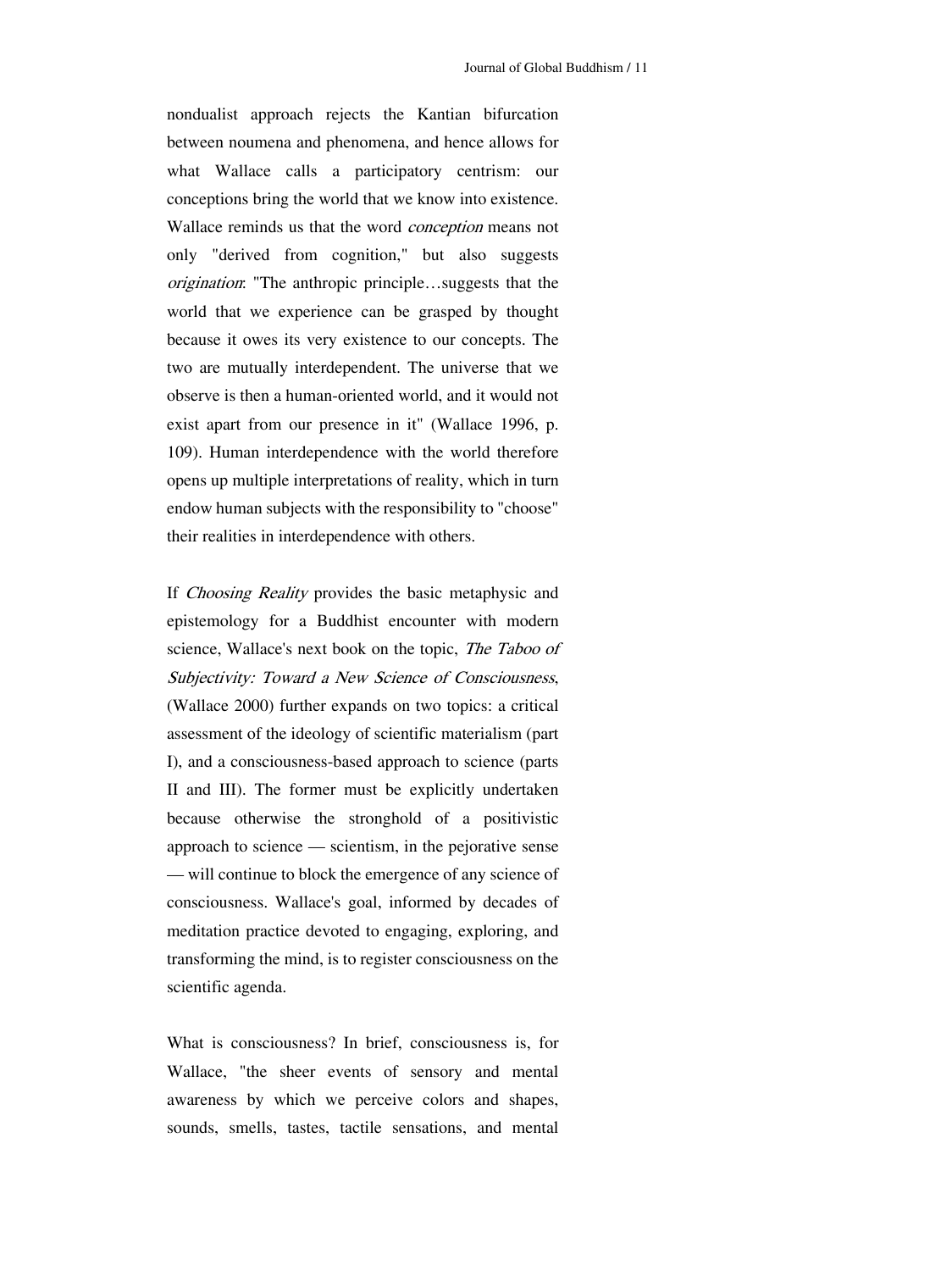events such as feelings, thoughts, and mental imagery" e specially his proposals for a science of introspection. (Wallace 2000, p. 5-6). Wallace's argument for a new science of consciousness to replace the objectivism, monism, and reductionism of scientism unfolds in three steps. First, building on the basic thrust of *Choosing* Reality, after the quantum revolution in twentieth century science, consciousness can no longer be ignored in scientific endeavors. Second, we need to take another serious look at the work of William James (1842-1910), one of the founding fathers of the science of psychology, James's ideas were discarded by behaviorist approaches, and the materialist ontology of behaviorist psychology continues to dominate brain science even to the present day. While the cognitive neurosciences privilege the use of mechanical instruments in brain study (for example, those related to the new technologies that enable studies of brain states correlated with mental functions), these so-called "hard sciences" of the brain are nowhere close to resolving the Cartesian problem of the mind-brain relationship, or to understanding the intricate and complex workings of the mind. What they are attempting to do — a study *of* consciousness from the outside will, Wallace argues, leave us seriously deficient in our understanding of the mind. Instead, the sciences of introspection may be our only hope of probing mental phenomena more deeply and directly.

meditative practices of the wide range of Theravāda and Mahāyāna traditions, especially the Tibetan traditions Third, Wallace recommends the methods for refining attention that are essential for developing introspection as a viable scientific inquiry. Here he draws from the with which he is most familiar. These millennia-old approaches have been cultivated by contemplative adepts, and their usefulness for understanding the wide range of consciousness — including that of conceptually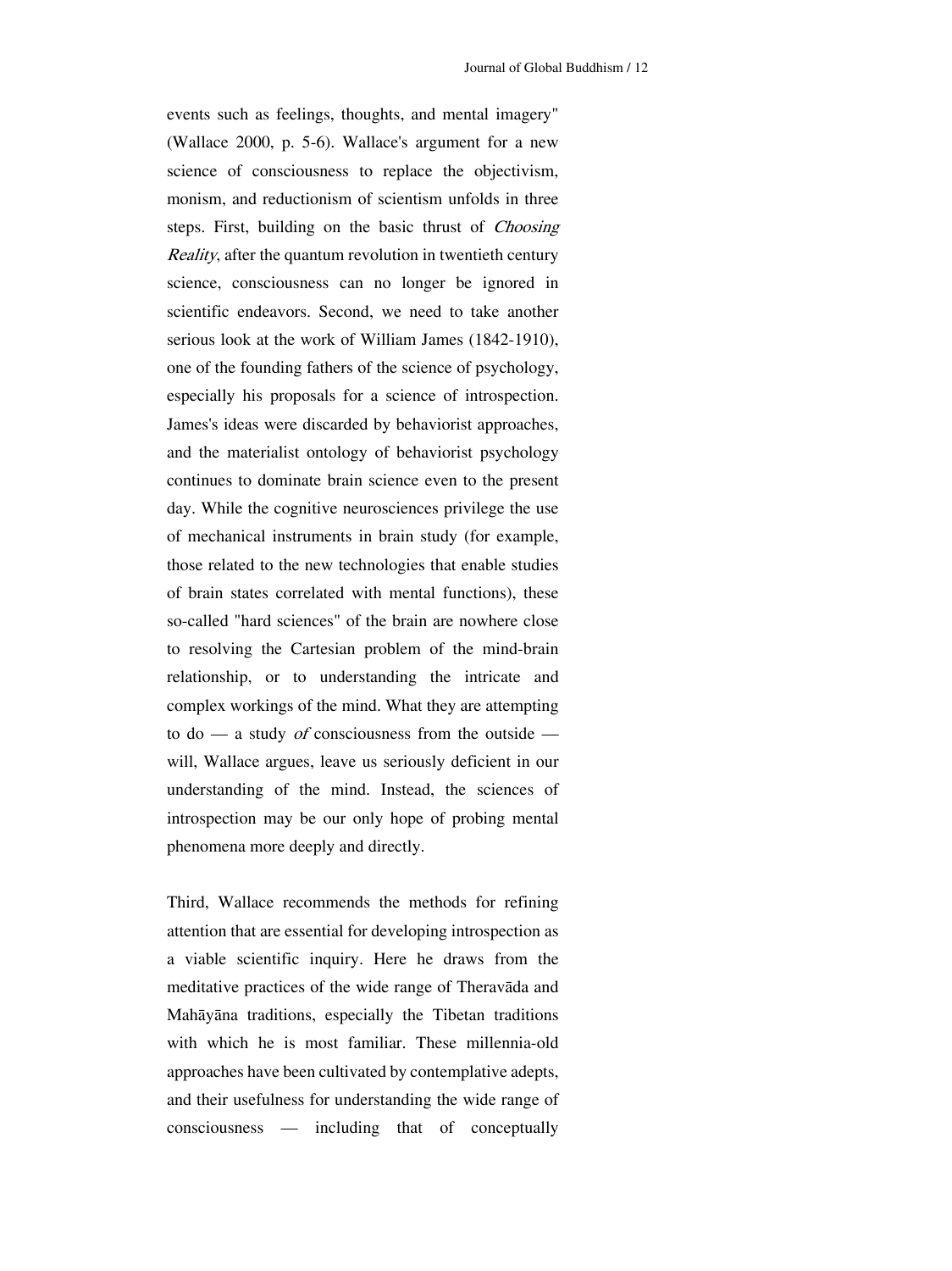unstructured awareness as taught by Padmasambhava, who was introduced to Wallace by Gyatrul Rinpoche (Wallace 2000, p. 109-112, 115-118) — has been repeatedly confirmed through repeated testimony. So yes, the new science of consciousness will involve personal introspection, but the results are not merely subjective when assessed against the findings of the long history of Buddhist praxis.

forward via a more sustained interaction with the cognitive neurosciences (Wallace 2007a). Some of this s ubstantially advances his previous discussions. The shift o f language from "science of consciousness" to The title of the third volume under review, *Contemplative* Science: Where Buddhism and Neuroscience Converge, implies that Wallace seeks to carry the investigation does happen in the volume, but not in any way that "contemplative science," however, signals the emergence of a more mature Wallace, one less concerned with appeasing scientists and more concerned with championing the cause of contemplation for both scientific inquiry and religious practice. Wallace's goal is still to argue for a more or less intersubjective account of consciousness, but the major developments in this volume have to do, I suggest, with his taking seriously the religious traditions that sustain the contemplative practices being proposed.

well as sensitive to the charge that religion just as often collides rather than cooperates with science. He Hence Contemplative Science is just as much about religion as it is about science. Wallace is here attentive to the religious character of Buddhist meditation practice, as hypothesizes that while the emergence of Western science was motivated (at least in part) by a theology of creation, this same set of theological convictions eventually hindered the flourishing of a science of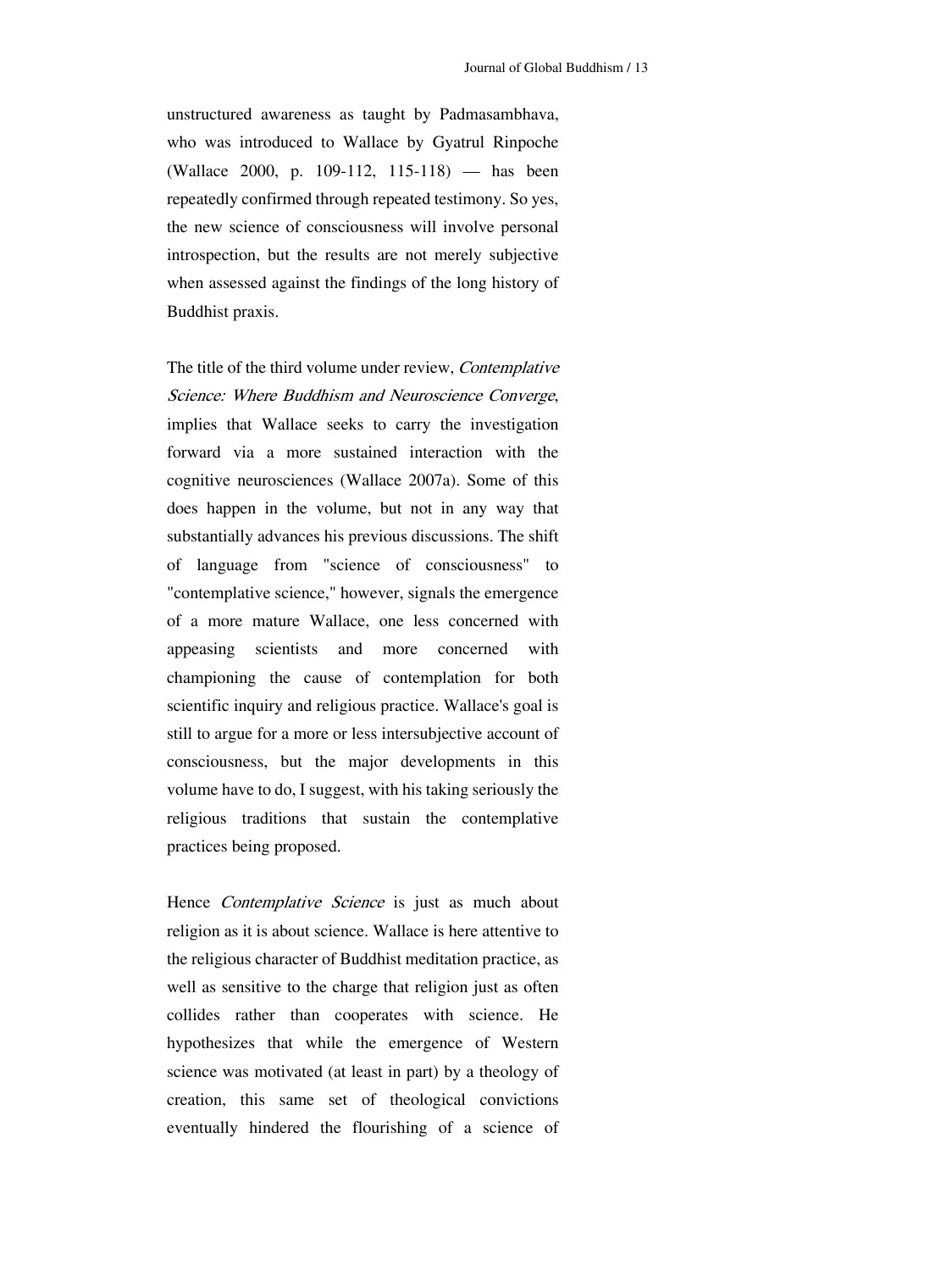introspection (Wallace 2007a, chapter four, esp. p. 66-67). Yet these divergent trajectories between Buddhist traditions and Western monotheistic ones do not ultimately mean that no common ground is to be found. Instead, any honest survey of Buddhist traditions will reveal, according to Wallace, a wide range of attitudes, ranging from the quasi-agnosticism of most Theravādan traditions to the quasi-monotheism, even polytheism, of Mahāyāna traditions, and even a kind of robust monotheism in Vajrayāna sources (Wallace 2007a , chapter five). This discussion is directed toward making the case that contemplation not only funds the convergence between Buddhism and science, but also provides a possible bridge for dialogue between East and West.

his teachers in the Tibetan tradition, contemplation is not an end in itself but serves the purpose of making possible c larifying the truth, nurturing health and wholeness, A major thread running throughout Contemplative Science concerns the spiritual, moral, and transformative goals of contemplative practice. As Wallace learned from a meaningful life, the essential features of which include cultivating virtue, and bringing about psychological flourishing and happiness (Wallace 2007a , p. 2-6; Dhonden 2000). Buddhist meditation — shamantha practice in this instance — "begins with the premise that the mind is the primary source of human joy and misery and is central to understanding the natural world as a whole," and the "central goals of its cultivation are the development of attentional stability and acuity" (Wallace 2007a, p. 136, 137).Western science as traditionally understood, of course, could not and did not factor these teleological realities into its equations, as these lay in the domain of religion. Wallace therefore works hard to show that the highest religious aspirations of East and West of monotheistic faiths and Buddhist traditions — not only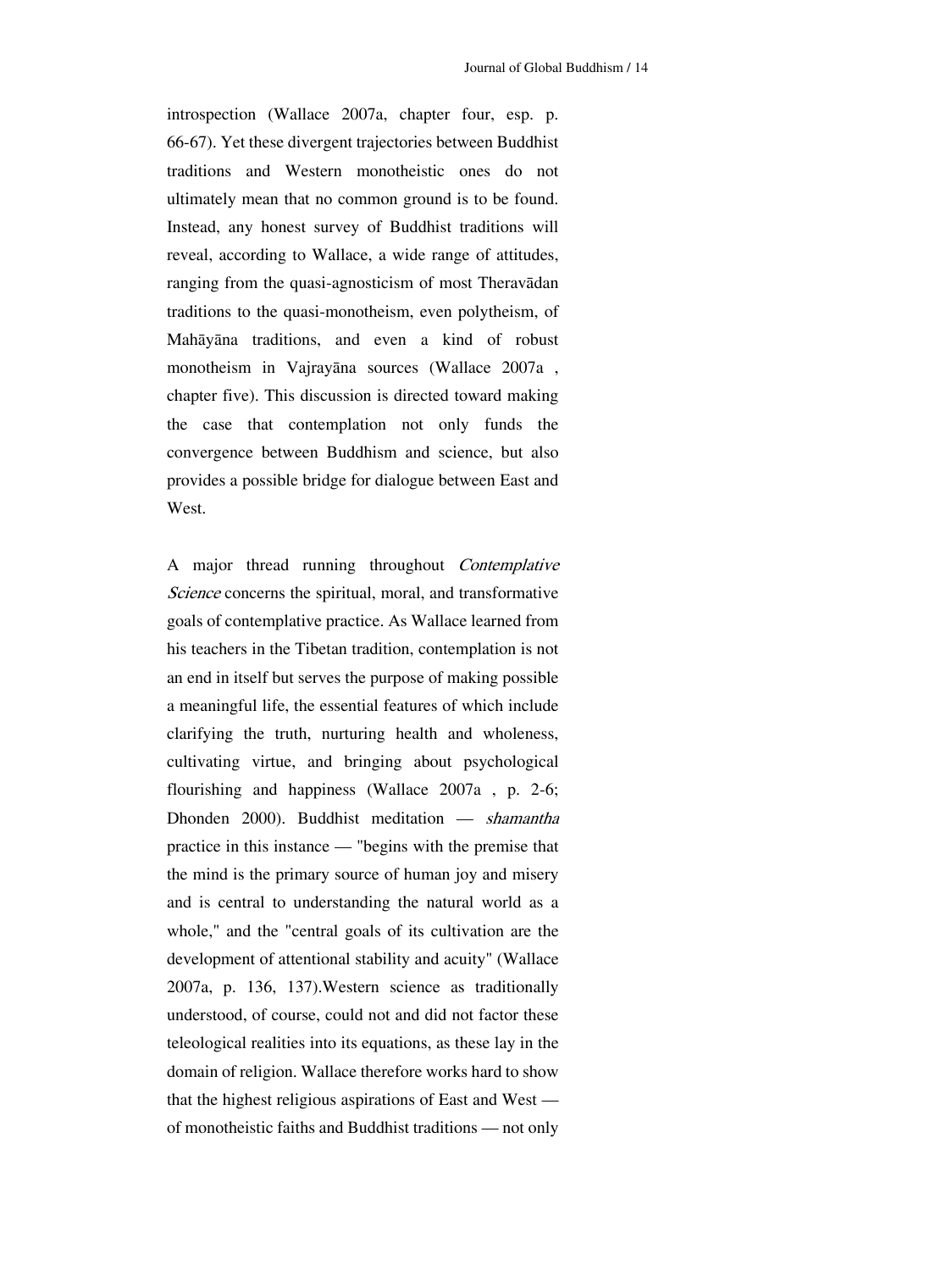converge on these ideals but also could potentially agree about the value of contemplative practice for the purpose of attaining these objectives.([1](#page-20-0)) To be sure, meditative practices could lead to the idolization of the self, just as monotheistic faith may lead to the idolization of the deity (Wallace 2007a, p. 149-152). However, the best in both traditions — especially, in Wallace's view, the guidelines developed by Buddhist adepts to keep meditation focused — provide safeguards against the seductions that would otherwise hinder the goals of the practice from being achieved.

metaphysical explorations of *Choosing Reality*. Wallace, however, advances the discussion by presenting what he r ealities, both physical and mental phenomena, "emerge The most recent book (as of the time of this writing, and the last we will review), Hidden Dimensions: The Unification of Physics and Consciousness, (Wallace 2007b) in some ways brings us back full circle to the calls a special and a general theory of ontological relativity. The special theory advocates that our perceived from and exist only relative to a subtle dimension of existence of pure forms, or archetypal symbols" (Wallace 2007b, p.70). This is a metaphysical theory that expands on the participatory universe idea, but does so in dialogue with Spinoza's *causa sui*, Jung's archetypal domain, and Bohm's "implicate order," among other proposals regarding mind and matter as being in effect emergent from two sides of one underlying reality.

t heory of general relativity regarding the invariant speed of inquiry, scientific or otherwise — that provides an absolute frame of reference within which to test all other The general theory of ontological relativity is more an epistemological theory that, drawing from Einstein's of light vis-à-vis all frames of reference, states "there is no theory or mode of observation — no infallible method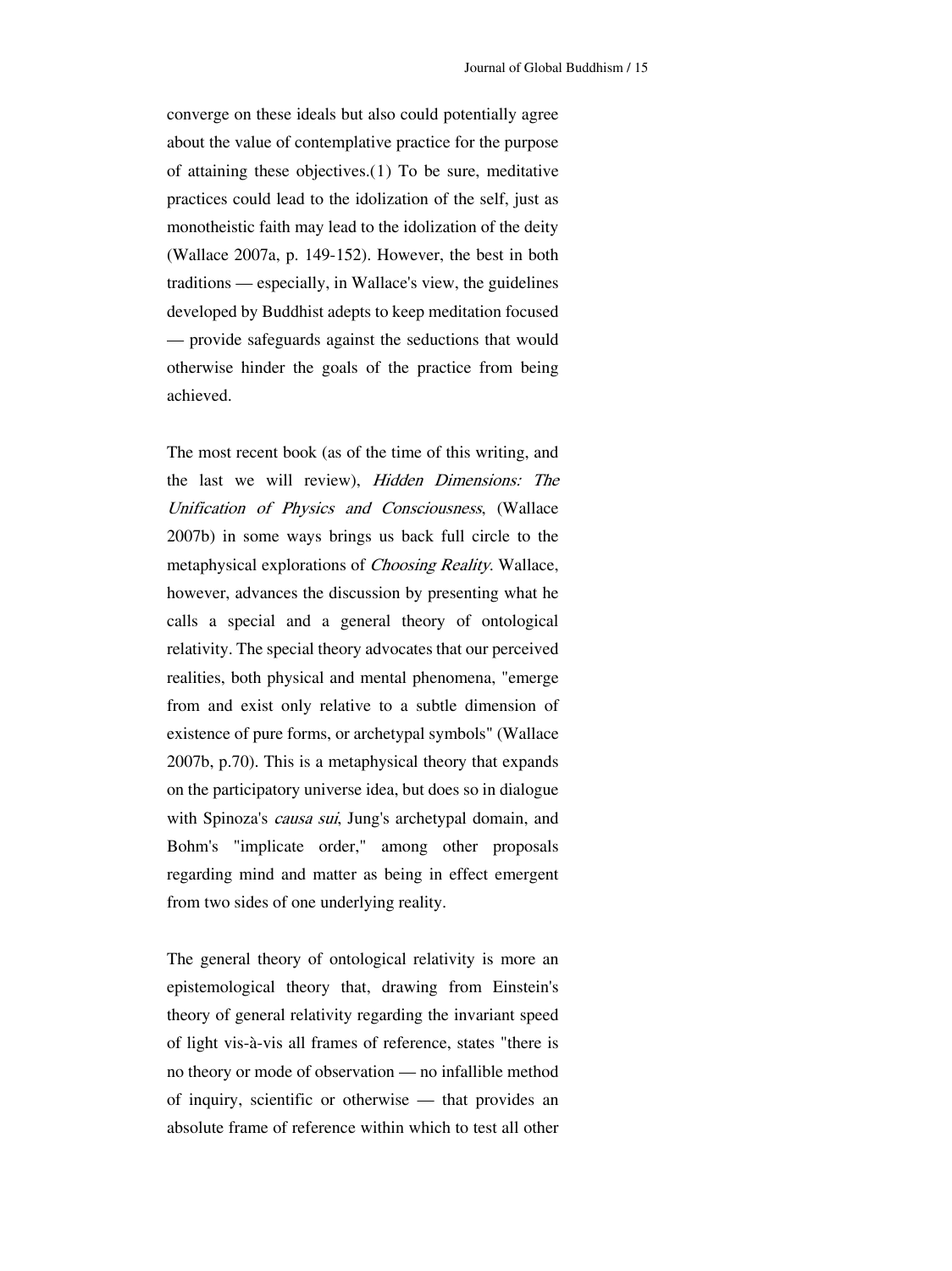( Wallace 2007b, p. 72, italics in original). Hence what we n eed is a science of intersubjectivity, albeit one that is not v ariety of contemplative traditions. This would be a science perceptions or ideas" (Wallace 2007b, p. 71); this is because although "there is one truth that is invariant across all cognitive frames of reference: everything that we apprehend, whether perceptually or conceptually [as opposed to Wallace's special theory of ontological relativity which concerns perceptual phenomena only], is devoid of its own inherent nature, or identity, independent of the means by which it is known. Perceived objects, or observable entities, exist relative to the sensory faculties or systems of measurement by which they are detected" limited to individual claims but critically interacts with those which have withstood the test of time across a of introspection that is unabashedly anthropomorphic in recognizing the central role of the mind in our knowledge of the world, but that results neither in a Kantian dualism (because knowers participate, however perspectivally, in and with reality) nor a nihilistic relativism (since there are norms for truth, goodness, and even beauty based on the community of knowers).

beings or creatures. $(2)$  At the same time, this also means that no one theory will suffice to explain or enable Combined, Wallace's special and general theories of ontological relativity suggest that at the ontological level of human consciousness, the extinction of our (human) consciousness will result also in the extinction of the world as we know it, although that does not mean that the world ceases to exist in relationship to other conscious understanding of the richness of the world as we experience it. Thus we need both "top-down" (e.g., mathematical or Platonic) and "bottom-up" (e.g., empirical, introspective, and even physicalist) approaches that complement each other (Wallace 2007b, p. 56-57).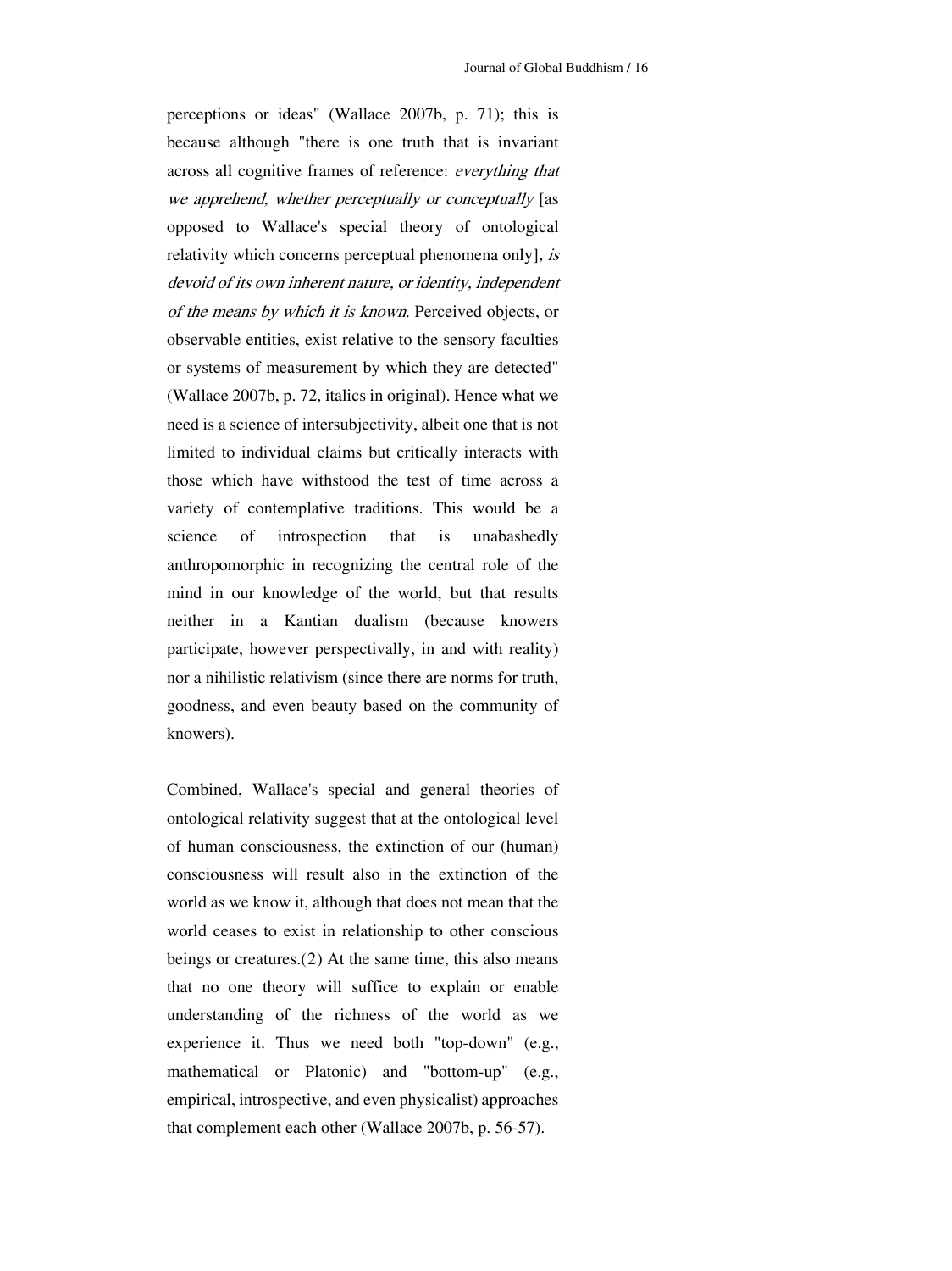Perfection" — literally: "Dzogchen," which tradition Wallace had learned, at least in part, from Gen Lamrimpa However, given the interdependent and participatory universe as articulated in the special theory, the introspective sciences of mind and of consciousness provide indispensable empirical modes of inquiry for illuminating all other fields of knowledge, including philosophy, mathematics, religion, and even the sciences. Entry into what Tibetan Buddhists call the "Great — would confirm, both perceptually and conceptually, this "unification of physics and consciousness" (the subtitle of Hidden Dimensions, see Wallace 2007b, final chapter). But sustained interaction with the textual legacy of a cumulative contemplative tradition and extensive and substantive meditative practices refined over the course of thousands of hours of individual practice are both necessary for this task. Almost forty years after embarking on the study of science and religion, these two "topics" have fused in the translator, practitioner, and theorist B. Alan Wallace.

III. Tibetan Buddhism as a Global Presence: B. Alan Wallace in Global "Trilogue"

A subtext of this review essay concerns the globalization ancient texts and modern sciences. Not only are the reading, translating, and interpreting of Tibetan classics being seen as pertinent to the scientific endeavor of the Tibetan Buddhist tradition. I have presented a case study of B. Alan Wallace to suggest how his work illuminates the processes of globalization along at least three trajectories. First, in Wallace, we see the meeting of now a global activity, but the legacies of the tradition are considered as a global enterprise. Second, ancient Buddhist convictions about the non-duality of beliefs and practices, of sitting and doing, of meditation and action, are all being brought into dialogue with the sciences. The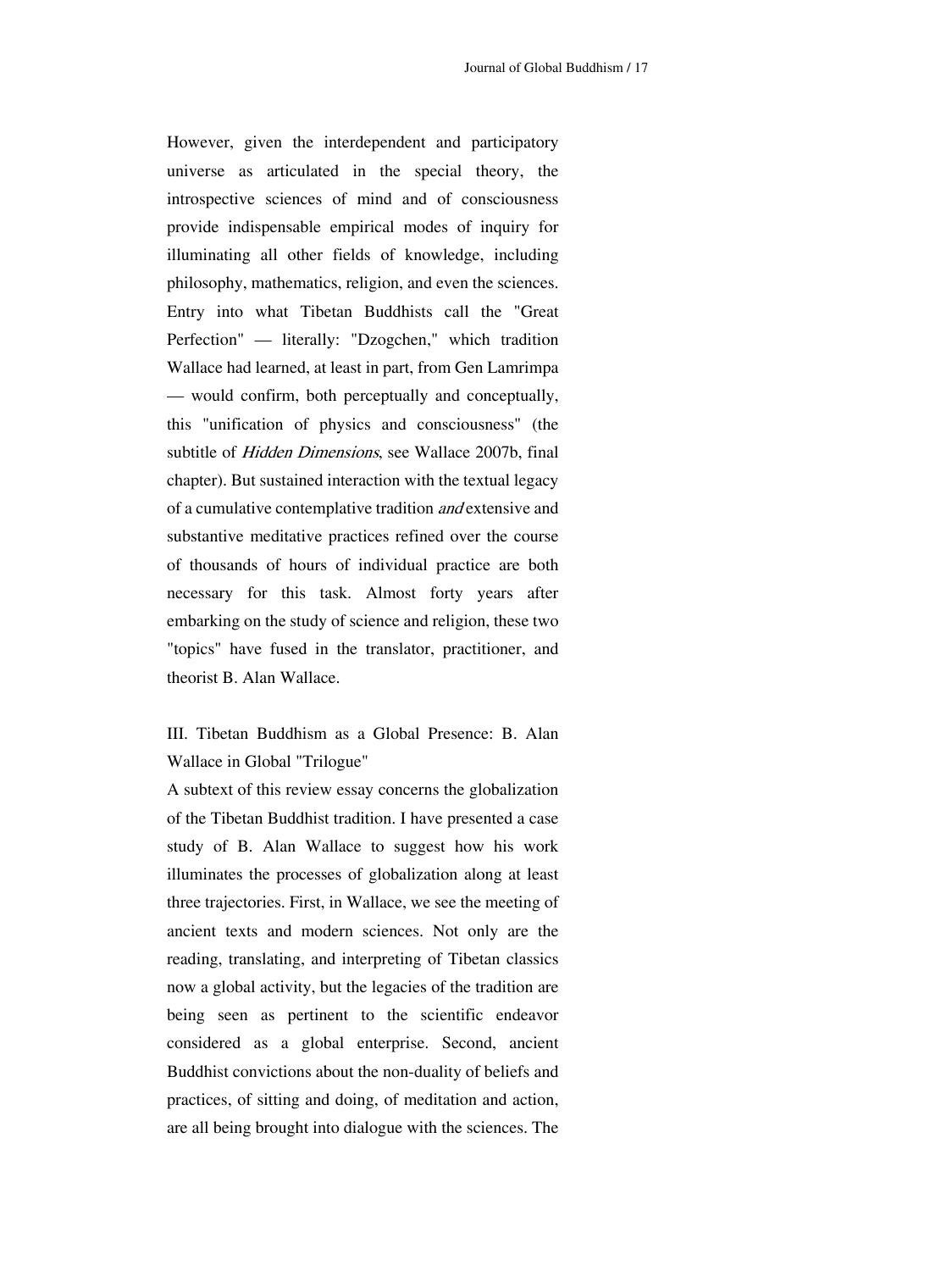practices of the lamas are not only said to be convergent with the new (quantum mechanical) sciences, but also provide platforms from which to launch additional critiques against the objectivism, positivism, and materialism of modern scientism. This leads, finally, to the possibility of a convergence between a global Tibetan Buddhism and a postmodern science of consciousness. In other words, the dialogue between Tibetan Buddhist traditions and modern science may shape new discoveries in the physical, psychological, and cognitive sciences, as well as chart new paths of inquiry for the philosophy of mind, the philosophy of religion, even for theology. It is precisely the nature of global traditions to potentially have such wide-ranging impact. Others exploring these matters include Jeremy W. Hayward (Hayward 1987) and Francisco Varela and Jonathan Shear (Varela and Shear, 1999).

further precision, especially in dialogue with the physical and biological sciences. Two claims by Robin Cooper In conclusion, I want to raise two sets of questions related to the global conversation that Wallace's work invites us into. The first concerns matters at the intersection of science and the philosophy of mind. Wallace's new contemplative science views consciousness as arising interdependently with matter from the primordial (non-dual) archetypal domain (his special theory). This widely held Buddhist position could gain, however, from will help raise the issue more pointedly: a) that the evolutionary trail of life depends on "behavior-led" selection which is related to and informed by consciousness ("top-down" influences of how behaviors shape environments/niches which in turn revise selection pressures at the genetic level), and b) that, "In Buddhism, while body and mind mutually condition one another, it is consciousness that is said to be primary" (Cooper 1996, p. 69). Would Wallace say that Cooper is simply mistaken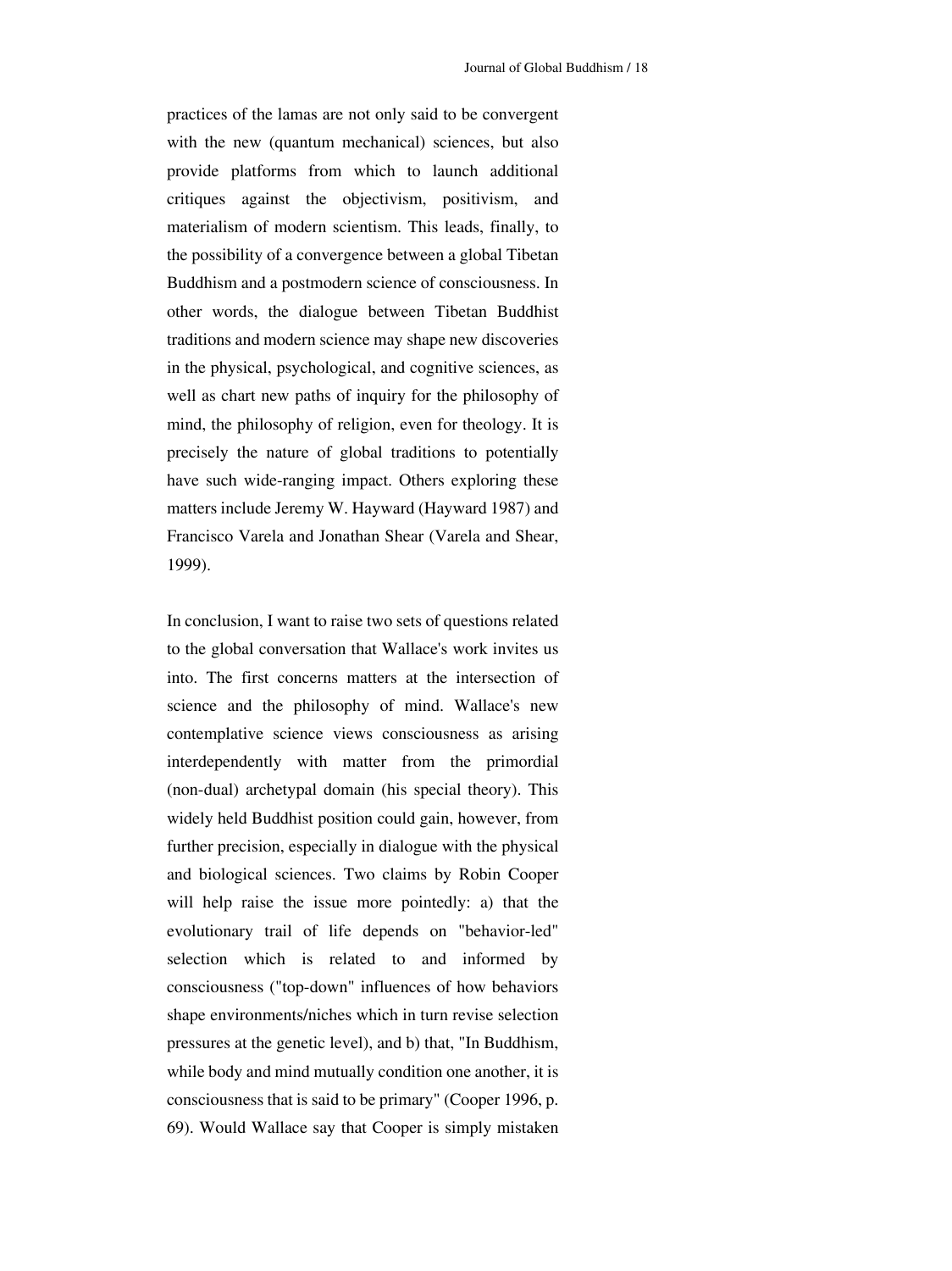about claim (b), the primacy of consciousness, in light of the interdependence thesis? Or would Wallace say that (b) explains (a) in light of his (Wallace's) general theory of ontological relativity? On the one hand, the Buddhist doctrine of dependent origination would seem to invite an agnosticism about (or, put positively, faith in) the primordial archetypal domain from which consciousness and matter arise; on the other hand, the energies which Buddhist traditions, and Wallace in these four books, have put into developing and cultivating the science of introspection suggest that consciousness is primary in more than just an epistemological sense. I suspect that Tibetan Buddhism as it continues to go global will continue to wrestle with these issues.

relation: the traditional (Thomist and Cartesian) dualist account; an emergentist view which embraces an This leads to my second set of questions, which concern matters related to interreligious dialogue in general and to the Buddhist-Christian encounter more specifically (remember, my background and training is in Christian and comparative theology). Questions regarding the philosophy of mind, such as those just articulated, have long been the concern of Christian philosophers and theologians (e.g., MacDonald 2003). In contemporary discussions, there are at least four views of the mind-body evolutionary explanation for the development of the mind but rejects a monistic or materialist ontology of mentality; a nonreductive physicalist view in which the soul or mind is constituted by the brain (and body) but is irreducible to its material parts; and a constitutive-materialism in which human persons are constituted by but not identical with their material bodies, that bodies are necessary although insufficient causes of human personhood, and that human beings possess unified consciousnesses that are nevertheless not immaterial souls (Green and Palmer 2005). In view of Wallace's convictions, both that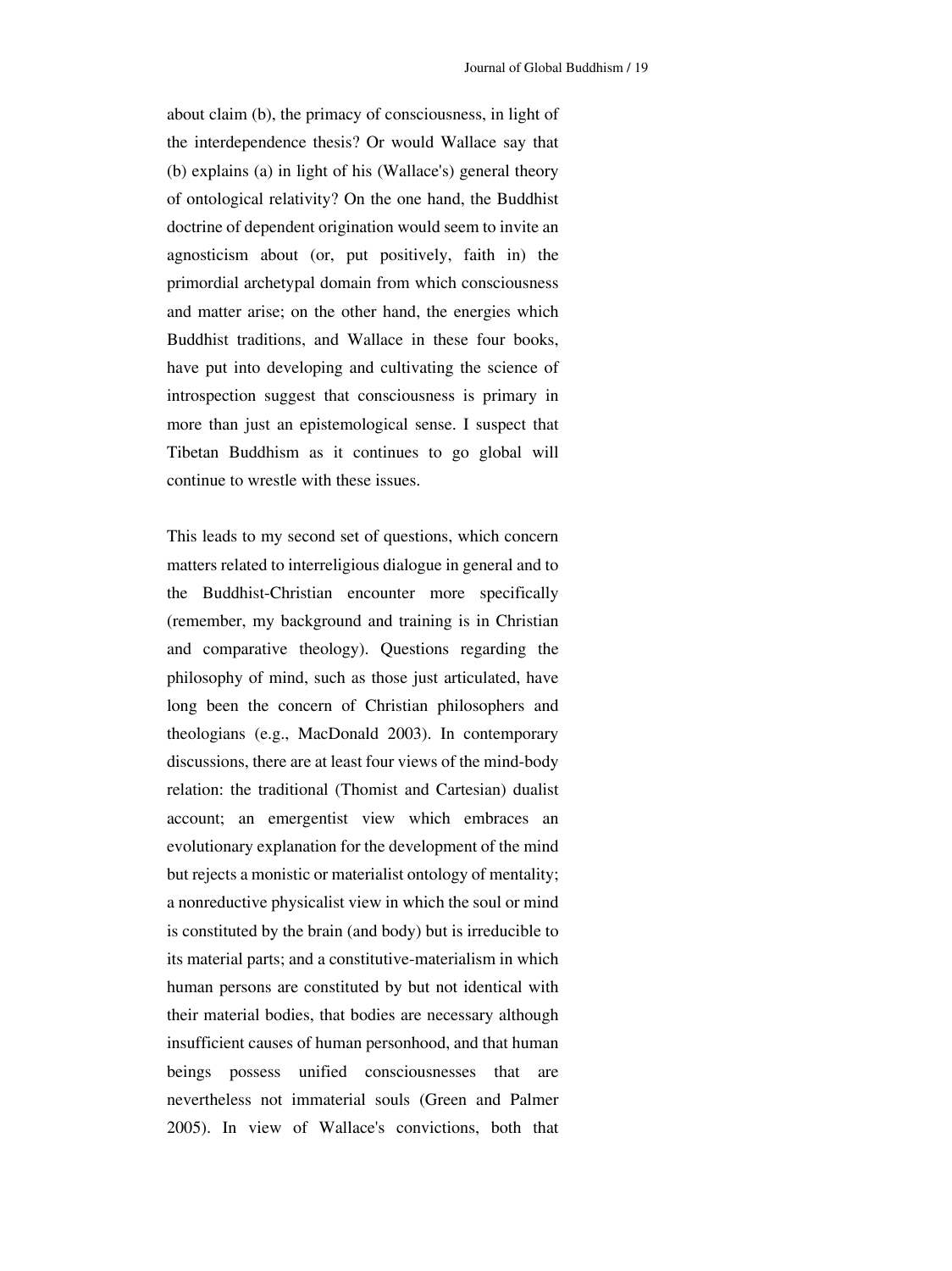Buddhist traditions are not necessarily non- or a-theistic, and that there may be an underlying common ground discernible between Buddhist and monotheistic traditions especially when approached through the practices of their contemplative traditions, there are potentially fruitful lines of dialogue between Buddhists and Christians that can center around such discussions in the philosophy of mind. Even after rejecting the more obvious dualistic explanations of the mind-body relation, there is still much that Buddhists and Christians can learn from one another regarding the interdependence and mutuality of mind and body. In fact, wrestling with such issues in dialogue with Christian interlocutors may well help to sharpen Wallace's own response to the first set of questions regarding the nature of consciousness in light of the biological and evolutionary sciences. Perhaps in future work, Wallace will contribute to the Buddhist-science-Christianity tri-logue in ways that may also make it possible for him to re-engage the religious tradition of his childhood and upbringing.

search for a fully aesthetic, affective, embodied, and social spirituality that defines what it means to be human In this case, the globalization of the Tibetan Buddhist tradition means neither just a dialogue between Tibetan and Western science, nor just a dialogue between Eastern Buddhists and Western Christians, but perhaps a "tri-logue" between Buddhists, Christians, and scientists — including scientists who are Buddhist and scientists who are Christian — East and West (Yong 2005a). For me as a Christian theologian, Wallace is a thought provoking ally against all forms of ontological materialism and distorted scientism. He is a partner in the so that we are not just using scientifically developed drugs for temporary pacification but seeking the healing of our minds and hearts via reconnecting ourselves to our bodies, others, and the rest of the world. Tibetan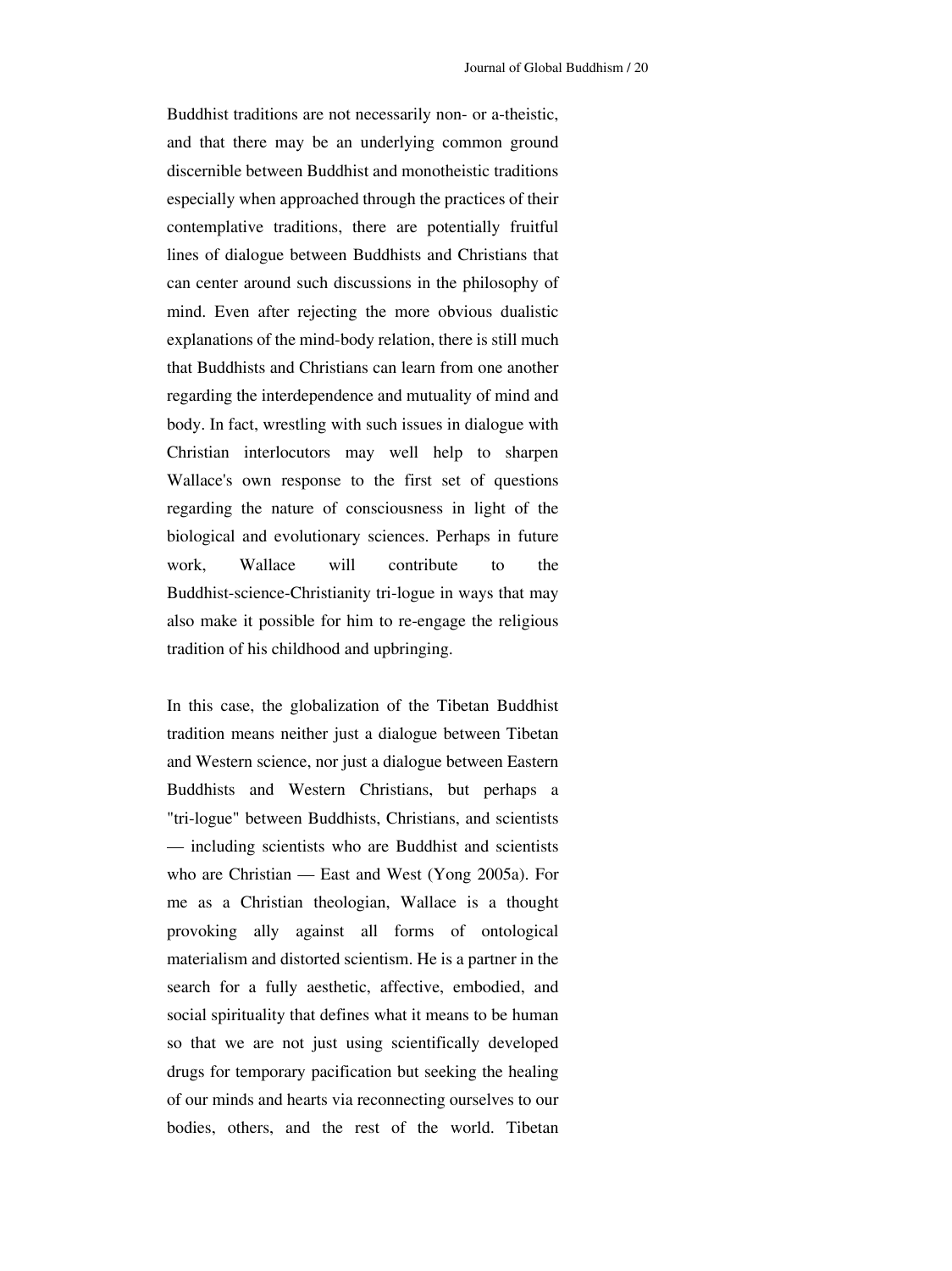<span id="page-20-1"></span>Buddhism going global means that there are now additional resources and alliances for Western Christians and others in monotheistic traditions who have been working to restore spirituality to our scientific endeavors, and perhaps also in the longer run, to our politics, education, and our lives (Wallace 2000, chapter 8). In the process, of course, both "us" and "them" will be transformed — and, hopefully, the processes of globalization will be rendered more humane.([3](#page-20-1))

## **Notes**

<span id="page-20-0"></span>frames of reference within which they are apprehended. The worlds experienced by other conscious beings will ontinue to exist relative to them. In this sense, conscious c observers cocreate the worlds in which they dwell" (Wallace 2007b, p. 80). <sup>1</sup> Wallace briefly mentions the perennial philosophy as one possible explanation of this convergence, not necessarily endorsing it, but suggesting that deployment of the empirical science of introspection may help us further understand the issues (Wallace 2007a, p. 107-08). 2 Wallace writes, "all possible worlds vanish simultaneously with the disappearance of the cognitive

All other errors of fact or interpretation remain my <sup>3</sup> My thanks to Franz Metcalf for being open to my suggestion for this review essay on the work of Wallace, and for his editorial suggestions that have improved the first draft. Thanks also to my graduate assistant Bradford McCall for proofreading the earlier version of this essay. responsibility.

## Bibliography

Cabezón, José Ignacio, "Tibetan Buddhist Society," in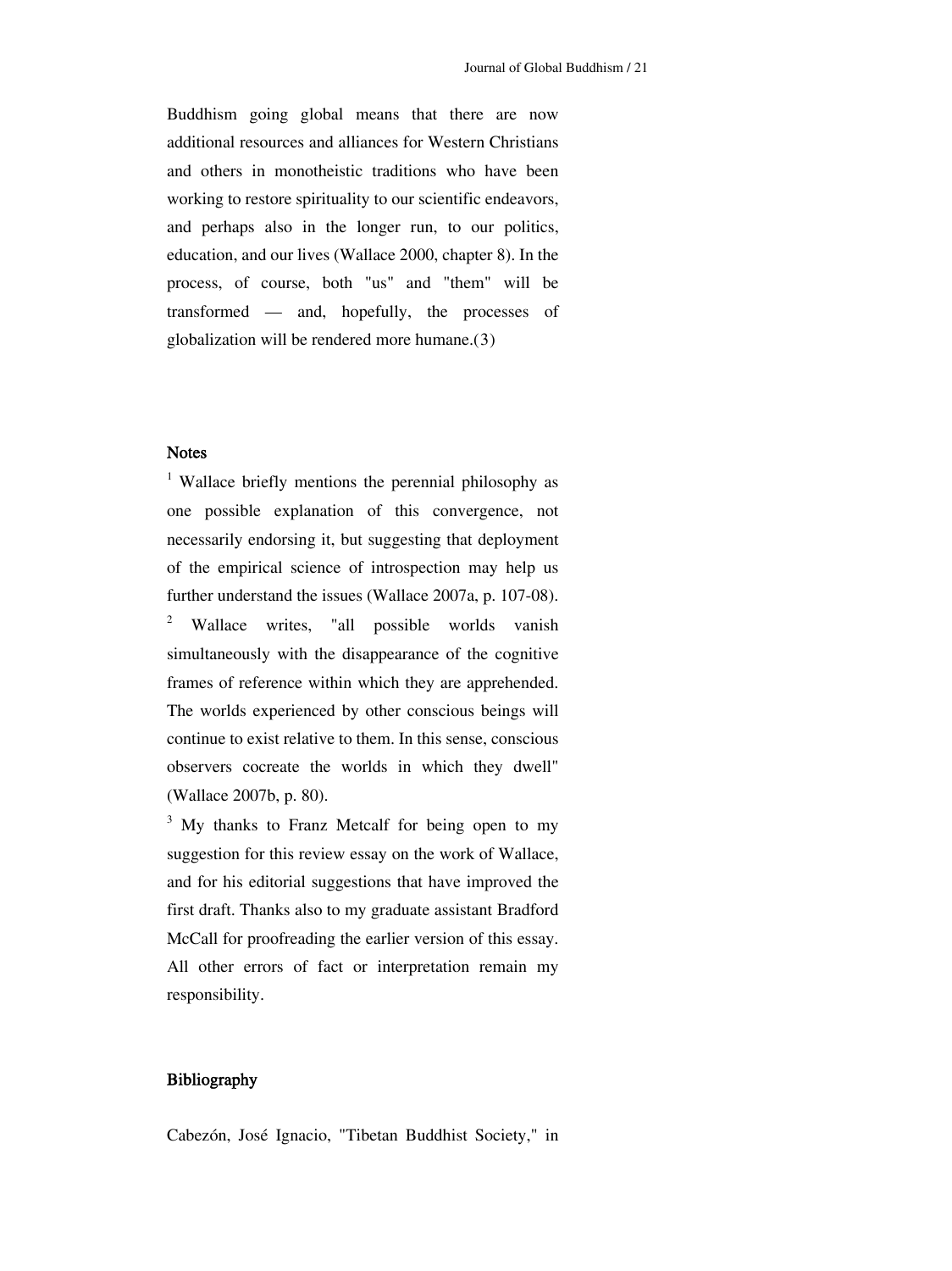Mark Juergensmeyer, ed., The Oxford Handbook of Global Religions, 91-109, Oxford and New York: Oxford University Press, 2006.

<u> 1989 - Johann Stein, marwolaethau a bhann an t-Amhain an t-Amhain an t-Amhain an t-Amhain an t-Amhain an t-A</u>

trans., Ithaca, NY: Snow Lion, 1998. Chagmé, Karma, A Spacious Path to Freedom: Practical Instructions on The Union of Mahāmudrā and Atiyoga, with commentary by Gyatrul Rinpoche, B. Alan Wallace,

\_\_\_\_\_\_\_, Naked Awareness: Practical Instructions on The Union of Mahāmudrā and Dzogchen, with commentary by Gyatrul Rinpoche, B. Alan Wallace,  $\overline{a}$ trans., Lindy Steele and B. Alan Wallace, eds., Ithaca, NY: Snow Lion, 2000.

Cooper, Robin, The Evolving Mind: Buddhism, Biology, and Consciousness, Birmingham, UK: Windhorse Publications, 1996.

and Lore of Tibetan Medicine, B. Allan Wallace, trans. and ed., Ithaca, NY: Snow Lion, 2000. Dhonden, Yeshi, Healing from the Sources: The Science

G yatrul Rinpoche, Ancient Wisdom: Nyingma Teachings Lion, 1993; 2<sup>nd</sup> ed., *Meditation, Transformation, and* Dream Yoga, Sangye Khandro and B. Alan Wallace, on Dream Yoga, Meditation and Transformation, B. Alan Wallace and Sangye Khandro trans., Ithaca, NY: Snow trans., Ithaca, NY, and Boulder, CO: Snow Lion, 2002.

\_\_\_\_\_\_\_\_\_\_\_, Natural Liberation: Padmasambhava's Teaching on the Six Bardos, B. Alan Wallace trans., Boston: Wisdom, 1998.

Green, Joel B. and Stuart L. Palmer, eds., *In Search of the* Soul: Four Views of the Mind-body Problem, Downers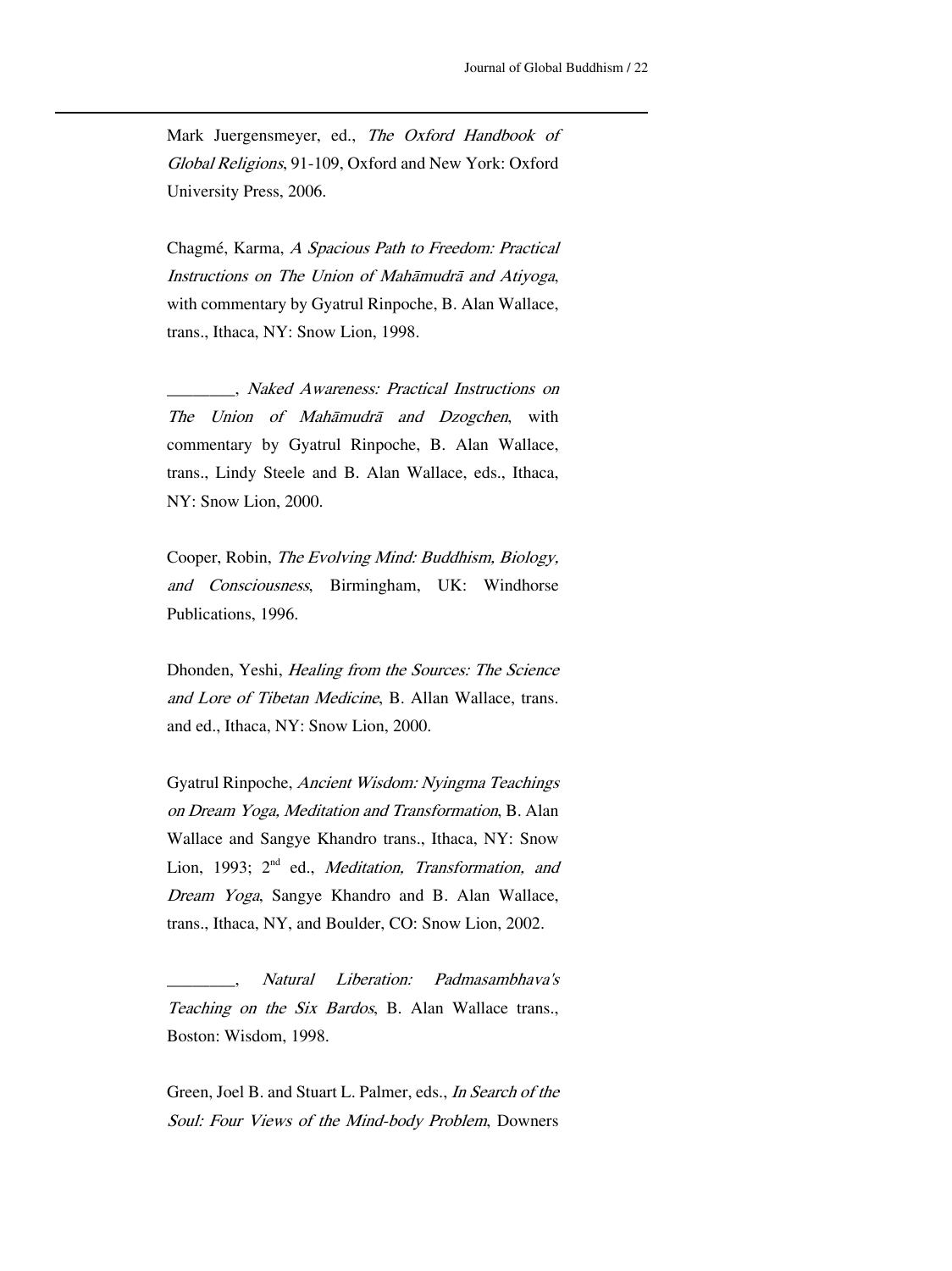Grove: InterVarsity, 2005.

Hayward, Jeremy W., Shifting Worlds, Changing Minds: L ondon: New Science Library/Shambhala, 1987. Where the Sciences and Buddhism Meet, Boston and

<u> 1989 - Johann Stein, marwolaethau a bhann an t-Amhain an t-Amhain an t-Amhain an t-Amhain an t-Amhain an t-A</u>

Lamrimpa, Gen, (Ven. Jampal Tenzin), *Śamantha* Meditation: Tibetan Buddhist Teachings on Cultivating Springer (Ithaca, NY: Snow Lion, 1992), 2<sup>nd</sup> ed., *Calming* the Mind: Tibetan Buddhist Teachings on Cultivating Meditative Quiescence, trans. B. Alan Wallace, ed. Hart Meditative Quiescence, trans. B. Alan Wallace, ed. Hart Springer (Ithaca, NY: Snow Lion, 1995)

\_\_\_\_\_\_\_\_\_\_, Realizing Emptiness: The Madhyamaka Cultivation of Insight, B. Alan Wallace, trans., Ellen Posman, ed., Ithaca, NY: Snow Lion, 1999a.

\_\_\_\_\_\_\_\_, Transcending Time: An Explanation of the Kālacakra Six-Session Guru Yoga, B. Allan Wallace, 1 999b. trans., Pauly B. Fitze, ed., Somerville, Mass.: Wisdom,

Paul S. MacDonald, History of the Concept of Mind: Speculations about Soul, Mind, and Spirit from Homer to Hume, Burlington, VT, and Aldershot, UK: Ashgate, 2003.

Shantideva Guide to the Bodhisattva Way of Life, B. N Y: Snow Lion, 1997. Allan Wallace and Vesna Wallace trans. and eds., Ithaca,

Varela, Francisco and Jonathan Shear, eds., The View from Within: First-Person Approaches to the Study of Consciousness, Thorverton, UK, and Bowling Green, OH: Imprint Academic, 1999.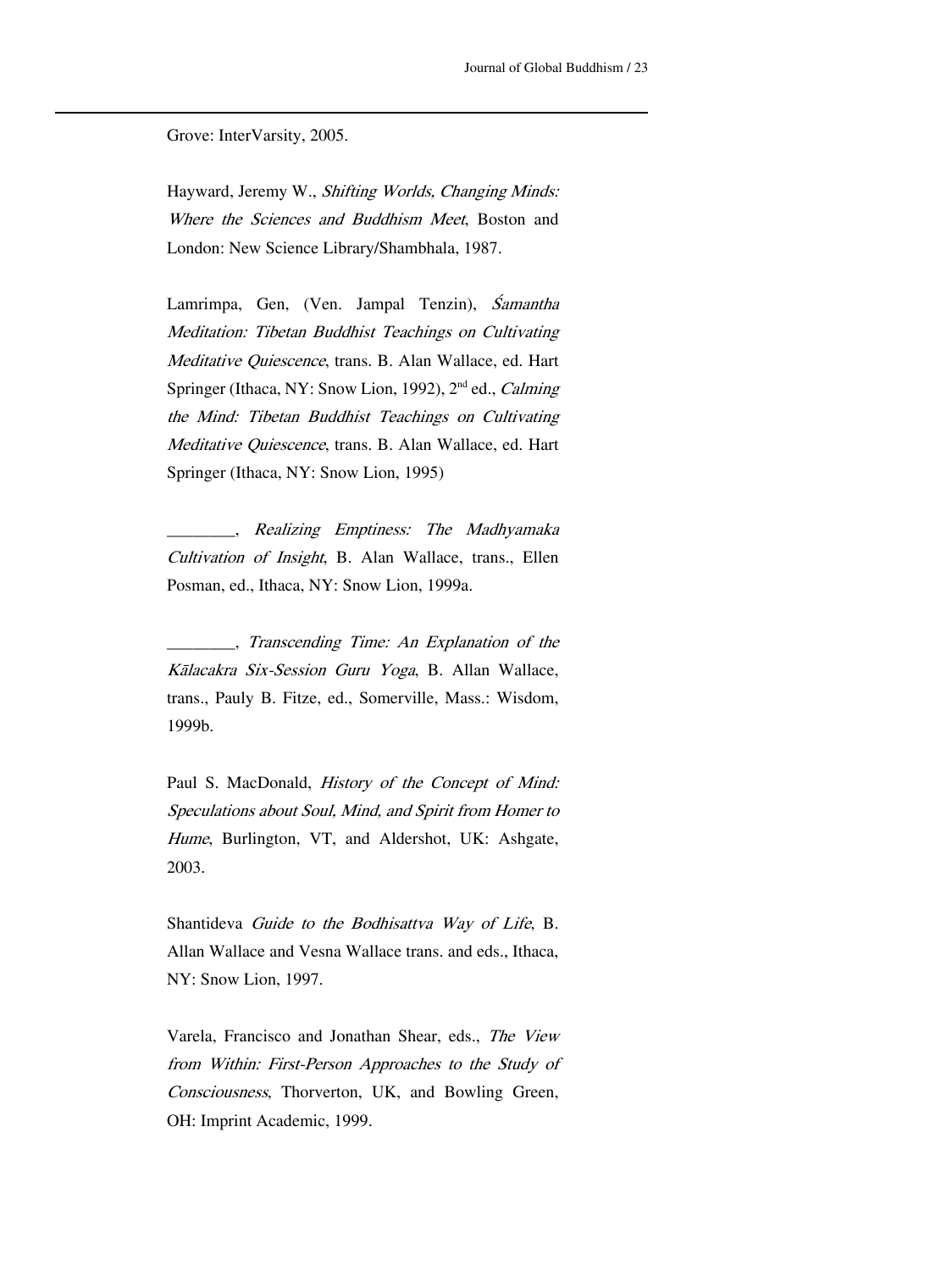Wallace, B. Alan (Gelong Jhampa Kelsang), ed. and U nwin, 1980. trans., The Life and Teaching of Geshé Rabten: A Tibetan Lama's Search for Truth, London: George Allen &

<u> 1989 - Johann Stein, marwolaethau a bhann an t-Amhain an t-Amhain an t-Amhain an t-Amhain an t-Amhain an t-A</u>

\_\_\_\_\_\_\_, Transcendent Wisdom: A Commentary on the \_ Ninth Chapter of Shantideva's Guide to the Bodhisattva Way of Life (Ithaca, NY: Snow Lion, 1988).

\_\_\_\_\_\_\_, A Passage from Solitude: Training the Mind in ed., Ithaca, NY: Snow Lion, 1992; reprinted as The Seven-Point Mind Training, Zara Houshmand, ed., Ithaca, NY: Snow Lion, 2004. \_ a Life Embracing the World — A Modern Commentary on Tibetan Buddhist Mind Training, Zara Houshmand,

\_ \_\_\_\_\_\_ \_, Choosing Reality: A Buddhist View of Snow Lion Publications, 1996. Physics and the Mind, Ithaca, NY, and Boulder, CO:

Open Court, 1998; reprinted as *Balancing the Mind: A* Tibetan Buddhist Approach to Refining Attention, Ithaca, NY, and Boulder, CO: Snow Lion, 2005. \_\_\_\_\_\_\_\_, The Bridge of Quiescence: Experiencing Tibetan Buddhist Meditation, Chicago and La Salle, IL:

 $\overline{a}$ Z ara Houshmand ed., Ithaca, NY: Snow Lion, 1999. \_\_\_\_\_\_\_, Boundless Heart: The Four Immeasurables,

Science of Consciousness, Oxford: Oxford University Press, 2000. The Taboo of Subjectivity: Toward a New

\_ Seven-Point Mind-Training, Lynn Quirolo, ed., Ithaca, \_\_\_\_\_\_\_, Buddhism with an Attitude: The Tibetan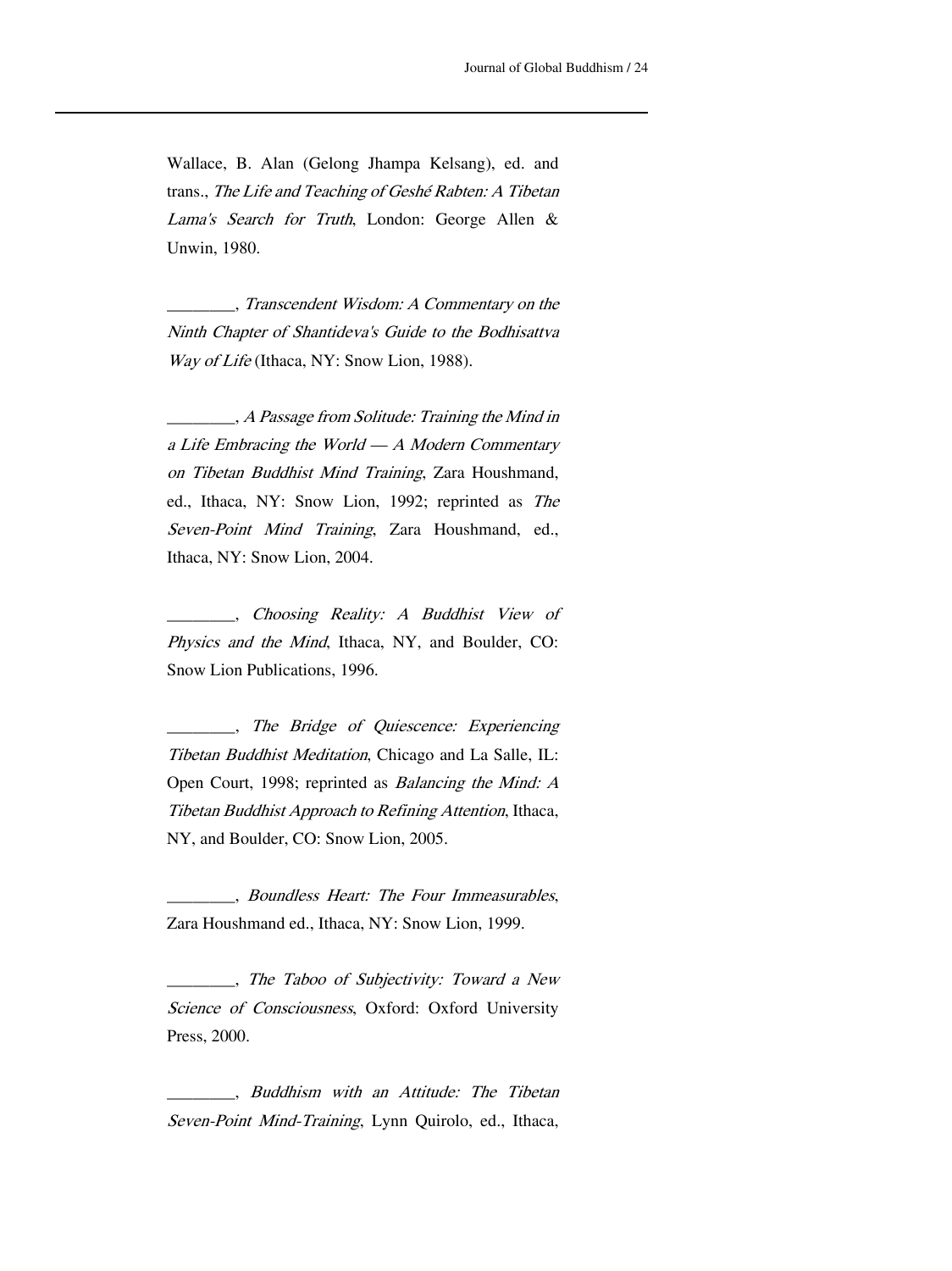NY: Snow Lion, 2001.

\_ Buddhism and Science: Breaking New Ground, New York: Columbia University Press, 2003.

<u> 1989 - Johann Stein, marwolaethau a bhann an t-Amhain an t-Amhain an t-Amhain an t-Amhain an t-Amhain an t-A</u>

\_\_\_\_\_\_\_\_, The Attention Revolution: Unlocking the Power of the Focused Mind, Boston: Wisdom, 2006.

\_\_\_\_\_\_\_\_, Contemplative Science: Where Buddhism and Neuroscience Meet, New York: Columbia University Press, 2007a.

Hidden Dimensions: The Unification of \_\_\_\_\_\_\_\_, Physics and Consciousness, New York: Columbia University Press, 2007b.

Wallace, B. Alan, Zara Houshmand and Robert B. Livingston, eds., Mind and Life II: Consciousness at the Crossroads: Conversations with the Dalai Lama on Brain Science and Buddhism, Ithaca, NY: Snow Lion, 1999.

Wallace, B. Alan and Steven Wilhelm, Tibetan Buddhism from the Ground Up: A Practical Approach for Modern Life, Boston: Wisdom, 1993.

W allace, Vesna A., The Inner Kālacakratantra: A Buddhist Tantric View of the Individual, Oxford: Oxford University Press, 2001.

\_ the Individual Together with the Vimalaprabhā, Treasury of the Buddhist Sciences series, New York: American \_\_\_\_\_\_\_, trans., The Kālacakratantra: The Chapter on Institute of Buddhist Studies, Center for Buddhist Studies, and Columbia University Press, 2004.

Yong, Amos. Review of B. Allan Wallace, Buddhism and